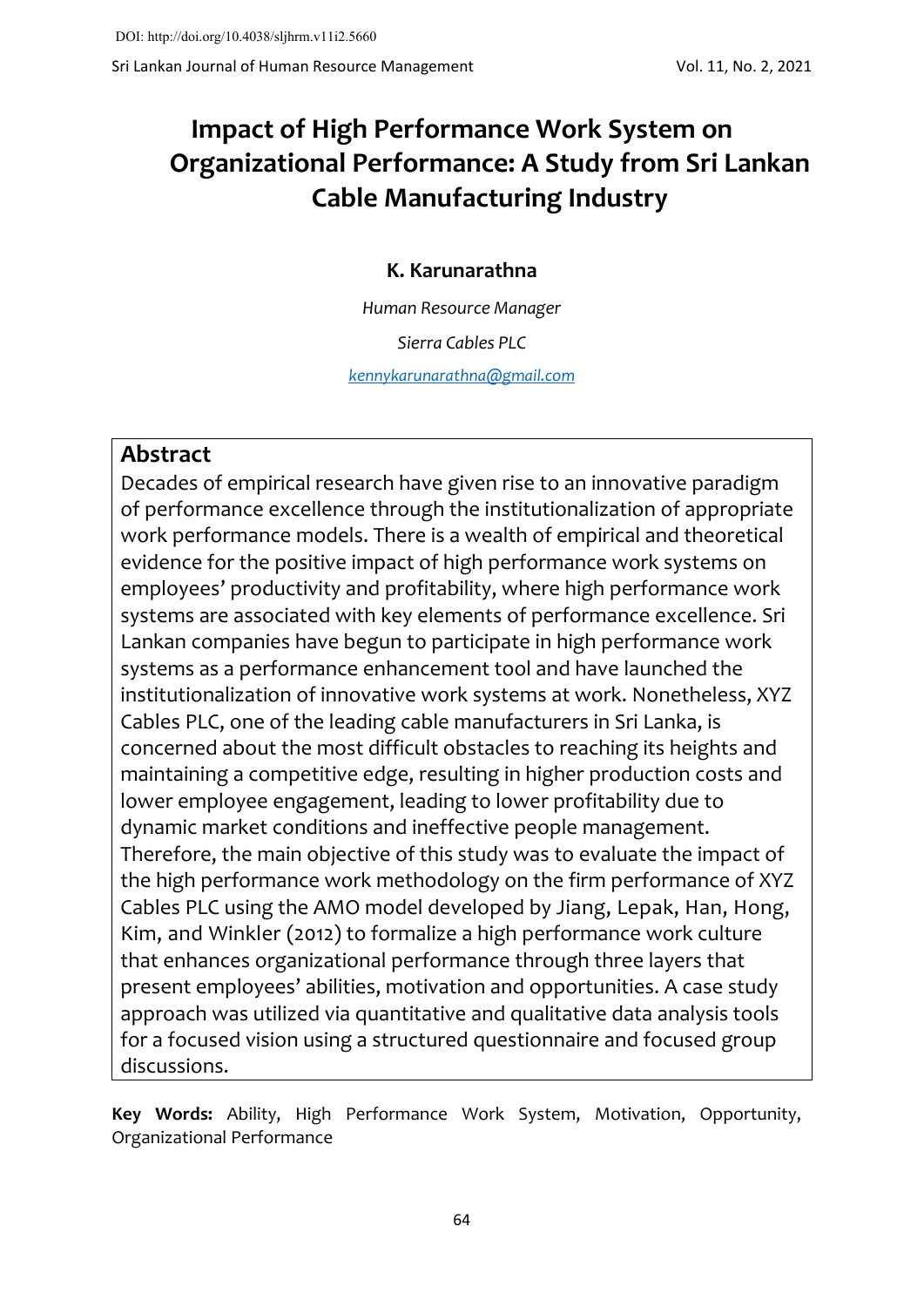# **Background of the Study**

The dynamic corporate context encourages organizations to concede a competitive ability over their competitors (Raiden, Dainty and Neale, 2006). As a result, organizations face strong competition due to changes occurring in the external environment which forces the management of companies to seek and explore novel ways of organizing work and employment (Senge, 2006). In this context, Huselid (1995) and McDuffie (1995) elucidated that a High Performance Work System (HPWS) enables capitalization of organizational assets to gain a competitive advantage with a combined high-performance Human Resources (HR) approach, given the achievement of synergy among High Performance Work Practices (HPWPs) (McDuffie, 1995) where "bundled high performance HR practices affect business performance beyond individual HR practices" (Boxall and Purcell, 2003, p.91).

Therefore, a HPWS becomes a set of interconnected HR practices, that improves and help deploy the Knowledge, Skills and Competencies (KSCs) of employees, trigger motivation and create an opportunity to involve for organizational advantage and stronger commitment to increase the productivity of an organization. Precedent research on HPWS and organizational performance demonstrates that HPWS is a key contributor of organizational success (Wholey, 1996; Huselid, 1995; Batt, 1995). However, disparate researchers emphasize the requirement of probing the association between HPWS and organizational performance to further underpin the application and approach of HPWSs in the business world (Jiang, Takeuchi and Lepak, 2013).

In recent years, despite the growth of the project market (government and construction projects) which is the main source of cash flow, XYZ Cables PLC has struggled to present its performance in the cable industry due to lower profits resulting from higher costs. They have also started to face the threat of Indian cable providers entering the tendering process of government projects with the lowest price with highest quality on board. Although XYZ Cables PLC is charged with sophisticated operations and technologies, its improvisation has brought a limited margin of cost reduction. Therefore, as a long-term solution, there is a need to develop a mechanism to reduce cost of production (COP), including overhead, by realigning human capital through a high performance work culture aimed at increasing organizational performance and regaining competitive advantage, as HPWSs have demonstrated improved financial and operational performance over the years.

In this context, it is therefore necessary to study how a high performing work culture can bring improvements to the organizational performance of XYZ Cables PLC, one of the leading cable manufacturers in Sri Lanka to gain and retain a sustainable competitive edge in the cable industry through marking people the flagship of the company.

### **Statement of the Problem**

In today's intense economic environment, organizations are motivated by their competitive capacity and competitive edge (Lawrence and Lorsch, 2012). Therefore, to secure a competitive advantage and to be outsmart (Katou and Budhwar, 2010), organizations must strategically foresight and manage Human Resources (Wright,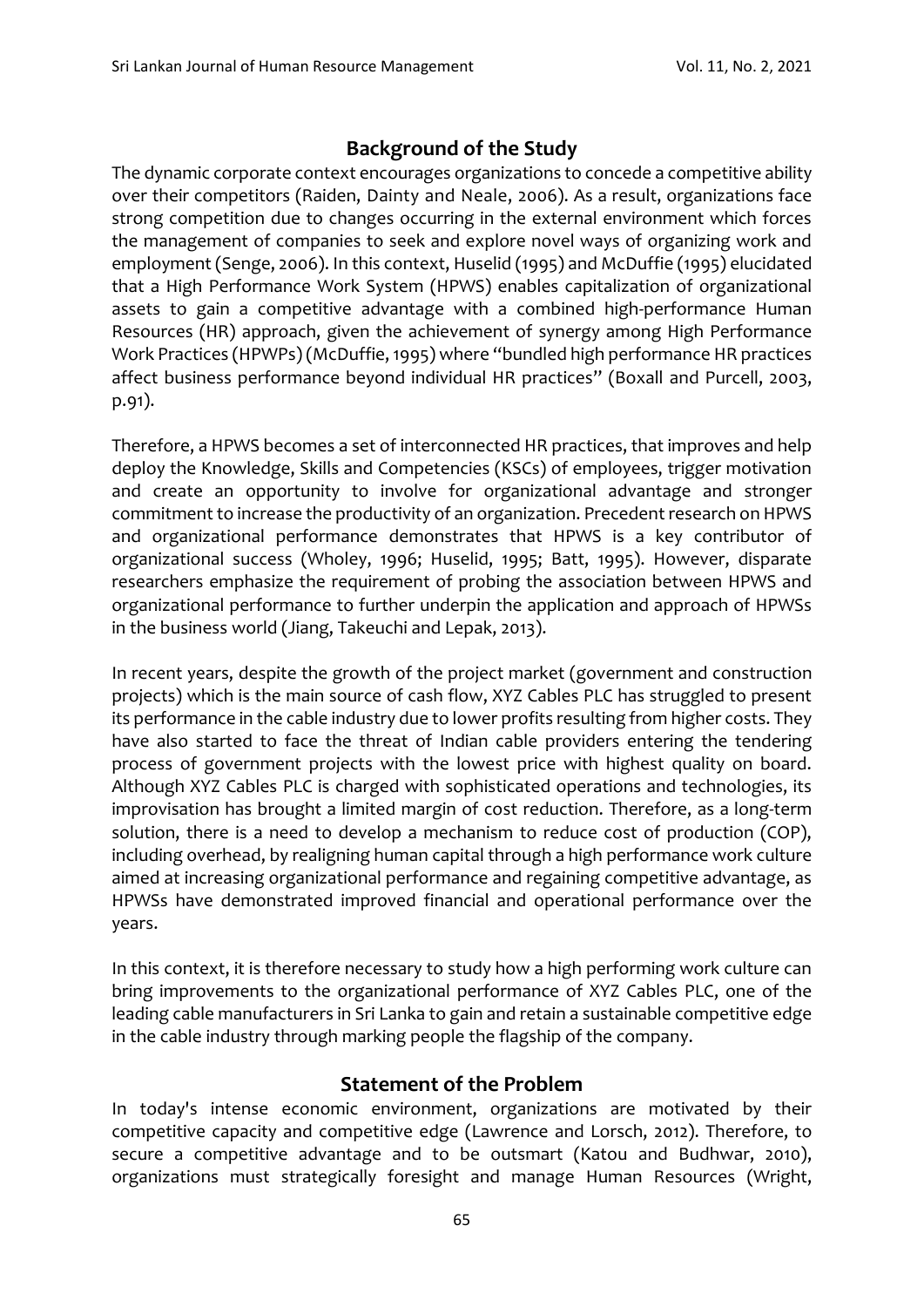Gardner, and Moynihan, 2003) as Human Resource Management (HRM) has proven its ability to gain an advantage in competition amidst market volatility (Guerrero and Barraud-Didier, 2004).

Wright and Gardner (2003, p.312) assert that "the human capital of an organization is a real source of competitive and comparative advantage". In the fast-paced economy of globalization, both academics and professionals have identified human factors as key to the success of an organization (Wright and Kehoe, 2008). Schuler and Jackson (2004) described "human resources as accessible gifts and vitalities of an organization" (Schuler and Jackson, 2004, p.178) and human resources are a potential beneficiary for developing and understanding the vision, mission, strategy and goals, primarily organized as pillars of organizational performance.

Thus, in recent decades, scholars have tried to unravel the "black box" by "exploring the mechanisms underlying the link between HR systems and organizational performance" (Wright and Gardner, 2003, p.21). To corroborate the influence of HR on performance, academic experts argue that organizational performance is better reflected with reference to its revenue, profit and expense, and whether quantitative or qualitative, performance measures should reflect in financial terms (Kroon, Van De Voorde, and Timmers, 2013), and thence HR culminates consummation of organizational results.

From the second quarter of 2016, the cable industry of Sri Lanka experienced abnormal heights in raw material prices along with other operational expenses. The main raw material of cable manufacturing which is copper and aluminum rose to 50% and 40% respectively (London Metal Exchange Statistics, 2016). Despite similar impacts of the external trends on the three market leaders, compared to the other two leading cable companies, XYZ Cables PLC underwent a huge transition from 2017 in terms of decreased net profits which is witnessed in figures extracted from annual reports of the three leading cable companies as shown in Table 1.

Compared to the other two market leaders, net profits of XYZ Cables PLC have dropped by 3784% in 2018 whereas other cable companies have experienced net profit drops of 102% and 94% (Refer to Table 1). Therefore, it is evident that the economic downturn of the industry had an extensive negative impact on XYZ Cables PLC.

| Company        | 2018        | %       | 2017          | $\mathbf{o}/$<br>/о | 2016        | %  |
|----------------|-------------|---------|---------------|---------------------|-------------|----|
|                | 496,726,000 | $-102$  | 1,001,898,000 | 46                  | 544,334,000 | 10 |
|                | 193,928,434 | -94     | 376,437,913   | -32                 | 496,726,991 | 35 |
| XYZ Cables PLC | 6,171,382   | $-3784$ | 239,671,384   | 27                  | 175,921,562 |    |
|                |             |         | .             |                     |             |    |

### **Table 1. Net Profit of Leading Cable Companies**

*Source: Annual reports 2016, 2017 & 2018 of the three cable leaders* 

Moreover, the gross profit margin of XYZ Cables PLC has dropped from 23% to 16% in 2018 compared to the diminishing rate of gross profit margins of the other two companies which amounts to only a decline of 3% and 6% respectively (Refer to Table 2).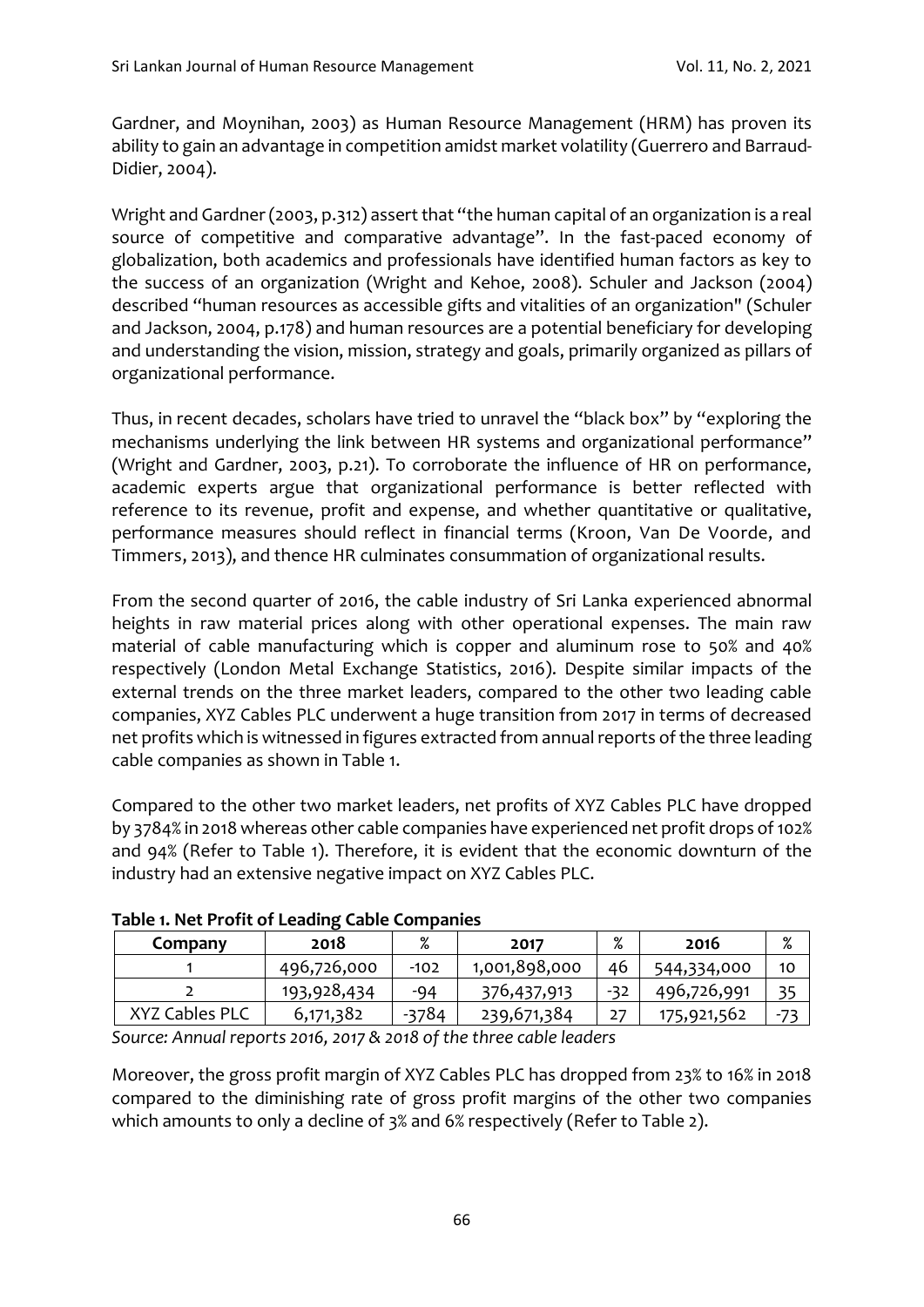| Company        | 2018 Margin % | 2017 Margin % | 2016 Margin % |
|----------------|---------------|---------------|---------------|
|                |               |               |               |
|                |               |               |               |
| XYZ Cables PLC |               |               |               |

#### **Table 2. Gross Profit Margin of Leading Cable Companies**

*Source: Annual reports 2016, 2017 & 2018 of the three cable leaders* 

As per Table 3 on expenses as a percentage of last financial year, compared to the two leading companies, it is evident that selling and distribution expenses of XYZ Cables PLC have increased exponentially by 31%, administrative expenses by 25% and net financial costs by 34% from 2016 to 2017.

#### **Table 3. Expenses as a Percentage of Last Financial Year**

|                                    |      |      |                |      |       |       | <b>XYZ Cables PLC</b> |      |      |
|------------------------------------|------|------|----------------|------|-------|-------|-----------------------|------|------|
|                                    | 2018 | 2017 | 2016           | 2018 | 2017  | 2016  | 2018                  | 2017 | 2016 |
|                                    | $\%$ | $\%$ | %              | $\%$ | $\%$  | $\%$  | $\%$                  | $\%$ | %    |
| Selling & distribution<br>expenses |      |      |                | 2    | 61    | 14    | 12                    | 22   | -9   |
| Administrative expenses            |      | 10   | $\overline{2}$ | 13   | 63    | $-31$ | $-2$                  | 36   | 11   |
| Net finance costs                  | 120  | -48  | $-156$         | 38   | $-53$ | -11   | 20                    | 30   |      |

*Source: Annual reports 2016, 2017 & 2018 of the three cable leaders* 

The cable industry is in a highly competitive market wherein every instance there is a chance of losing the market share due to benchmarking, imitating and accessing to rare resources. Thus, cable manufacturers must gain a competitive advantage which cannot be imitated, substituted and reached out by other competitors for their sustainability pinpointing XYZ Cables PLC the necessity of gaining a competitive advantage which cannot be imitated, substituted or reached out to by other companies in the industry.

# **Objectives of the Research**

### **General Objective**

To assess the impact of High Performance Work System on organizational performance of XYZ Cables PLC.

### **Specific Objectives**

- To understand whether ability enhancing High Performance Work Practices, motivation enhancing High Performance Work Practices and opportunity enhancing High Performance Work Practices impact organizational performance of XYZ Cables PLC.
- To assess the overall impact of High Performance Work System on organizational performance of XYZ Cables PLC.
- To propose suggestions and recommendations to improve High Performance Work System and thereby organizational performance.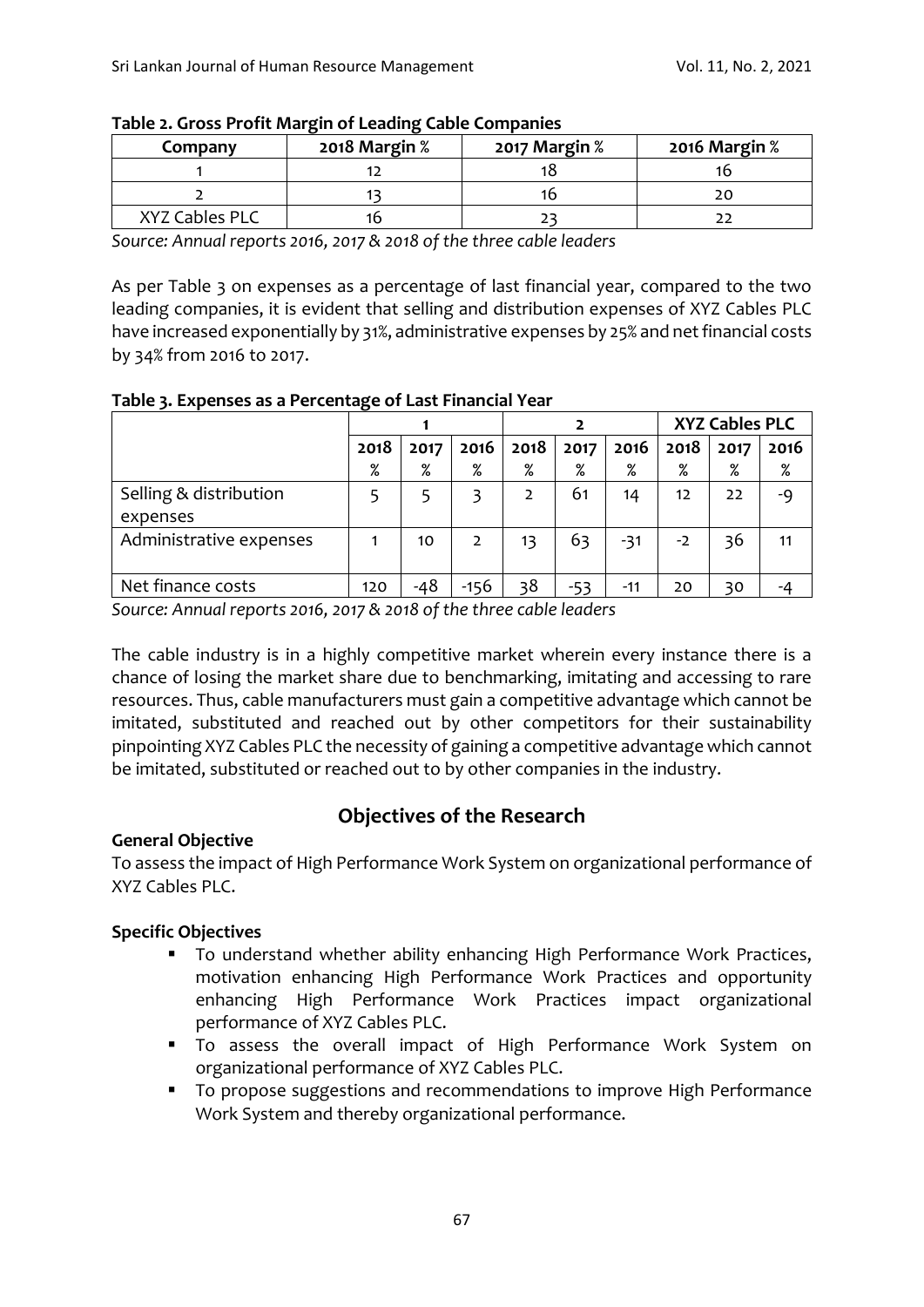### **Literature Review**

### **High Performance Work Systems**

High Performance Work System, which is "a group of unique but interconnected HR practices or High Performance Work Practices (HPWPs) designed to enhance employees' skills, efforts and opportunities" (Takeuchi, Lepak, Wang, and Takeuchi, 2007, p. 9) for organizational and performance improvements to provide a sustainable competitive advantage (Chen, 2018). It is a "set of employee management skills that positively impact employee attitude, performance and motivation" (Sels, De Winne, Maes, Delmotte, Faems, and Forrier, 2006, p.41) and optimize employee Knowledge, Skills and Attitude (KSA) to improve employee performance. Thus, the conceptualization of HPWS is better defined based on an integrated and complimentary HR practices aimed at improving organizational performance.

In addition, organizations provide opportunities and resources through HPWS, which enhances the skills, attitude, motivation and behavior of employees (Kuvaas, 2008). In other words, HPWS facilitates the creation of an organizational environment that is consistent with an advanced employee value system (Boxall and Purcell, 2003). Guthrie, Flood, Liu, and MacCurtain, (2009), find that HPWS reduce the cost of labor and increase the productivity. According to human capital theory, HPWPs motivate KSAs from employees, resulting in greater organizational performance (Lepak and Snell 1999; Delery 1998). Boxall and Purcell (2003) invented that HPWS help improve employee performance and ultimately organizational performance in three ways; improving employee performance by enriching KSA of employees; give employees the opportunity to unlock their potential; increase employee motivation to make decisions. HPWS represents a " collaborative working relationship and encourages employees to contribute to their fullest potential by designing, adopting and carefully managing these systems " (Delaney and Goddard, 2002, p.403). In this theory, it creates highly active and motivated employees, which is expected to have a positive impact on performance decisions.

Researchers have found substantial evidence of empirical links between HPWPs and a variety of indicators of organizational performance (Wright and Kehoe, 2008), namely, employee performance (Guthrie, 2001b; Huselid, 1995), corporate citizenship behavior (Garg, 2015a), labor productivity (Garg, 2015b), competitive advantage (Wright and Gardner, 2000), quality improvement (Fan, Cui, Zhang, Zhu, Härtel, and Nyland, 2014), innovative work behaviors (Fu, 2013), financial performance (Guthrie, 2001a), employee involvement (Wright and Kehoe, 2008), climate empowerment (Garg, 2015a), employee motivation (Punia and Gag, 2012; Huselid 1995) and cost reduction (Selden and Sowa, 2015).

Although significant research has shown a link between HPWS and organizational performance, many commentators point to the ambiguity of the causal link. Problems have a fragile empirical basis and are important interpretations of performance measures that contribute to improving organizational performance (Kaufman, 2010). Recently, researchers have described HPWS and organizational performance by exploring the underlying mechanisms of the link between HR systems and the vague ideas discussed by the "black box" and the literature of HPWS (Boxall, Ang, and Bartram, 2011; Wright and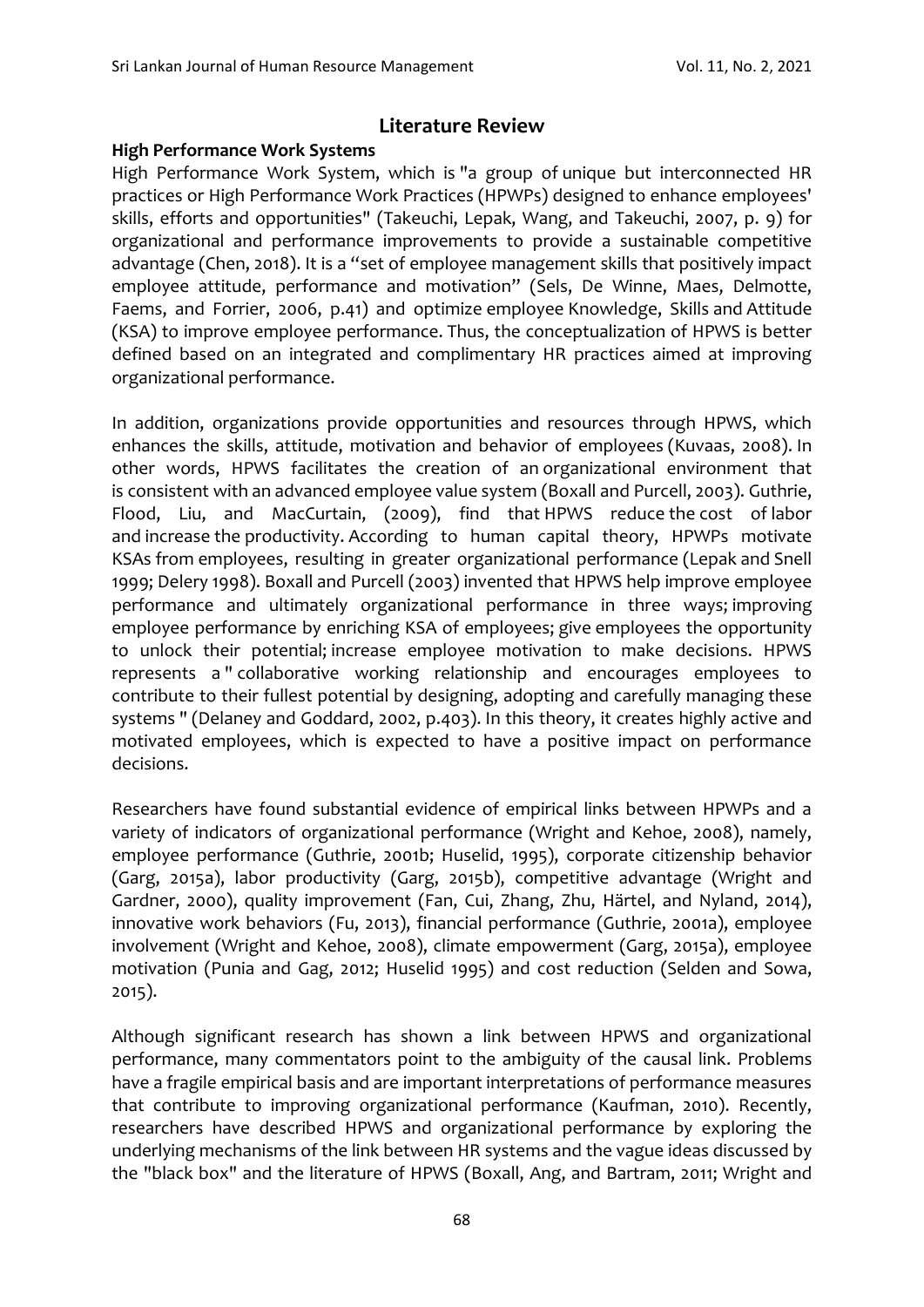Gardner, 2003). However, the inconsistent results of the link between HPWS and organizational performance require further research to better understand the "black box" and the relationship between HPWS and organizational performance (Bal and De Lange, 2015). The HPWS paradigm is therefore not understood, controlled, or reasonably integrated in the empirical context. Also adding to the ambiguity, it is also reported that most HPWS research is conducted in developed countries, while the Sri Lankan context is poorly researched (Dayarathne, 2014).

However, additional efforts may be witnessed from the studies of Jayarathne and Shermila (2018), Saravanabawan (2017), Siriwardane and Silva (2013), Dayarathne (2014), Jayantha (2014), Cooray and Dayarathne (2017), Gamage (2013), Wernan (2016), Wickramasinghe and Liyanage (2013) and Iddagoda and Opatha (2018). Nevertheless, there is still an empirical gap, along with the need to conduct applied research on the impact of HPWS on organizational performance in the Sri Lankan context.

#### **Bundling of High Performance Work Practices**

There is a lack of similarity in the definition of HPWS and its components (Goddard, 1999). But Delaney and Goddard (2001) believe that high performance skills can be described as a combination of, "successors" or "flexible skills". In other words, they are known as sets of HR skills that lead to the importance of creativity and organizational excellence (Laurson and Foss, 2003). In addition, by integrating HPWPs in a complementary manner, they can generate greater benefits than the sum of their individual components (Becker and Huselid, 1999). This effect is known in various terms as "joint effect", "interactive effect", "correlation effect" and "complementary effect".

Innovative efforts to define appropriate sets have been dominated by early HPWS writings and are popular among those contributions that are more recent (Bello-Pintado, 2015). Although large-scale studies have attempted to examine the combined effects of various HPWPs, none of the researchers found a decisive mechanism for grouping skills.

However, the link between HPWPs and organizational performance has been suggested by different schools of thought: Universalist, Contingent, Structural, Mutual Benefit and Integrative (Delory and Doty, 1996). Universalist expectations promote a positive relationship between HPWPs and benefits, suggesting that HR practices benefit an organization regardless of its organizational value (Huselid, 1995). Mutual benefit scientists believe that complementary HR practices are useful for an organization than distinct HR practices (Way, 2002). Integrative scientists favor the vertical integration between HR practices, strategies, and organizational characteristics of the environment to get a competent advantage. In addition, the structured perspective indicates the vertical and horizontal differentiation of HR practices from internal and external compliance (Pfeffer, 1994).

Although various schools of thought have explored the field of HPWS, there is little agreement on HR practices that should be incorporated into an HPWS model or the integration of the HPWPs concept. Therefore, this study is an attempt to conceptualize and validate a HPWS for the cable industry in Sri Lanka based on employee awareness and understanding for improved business performance.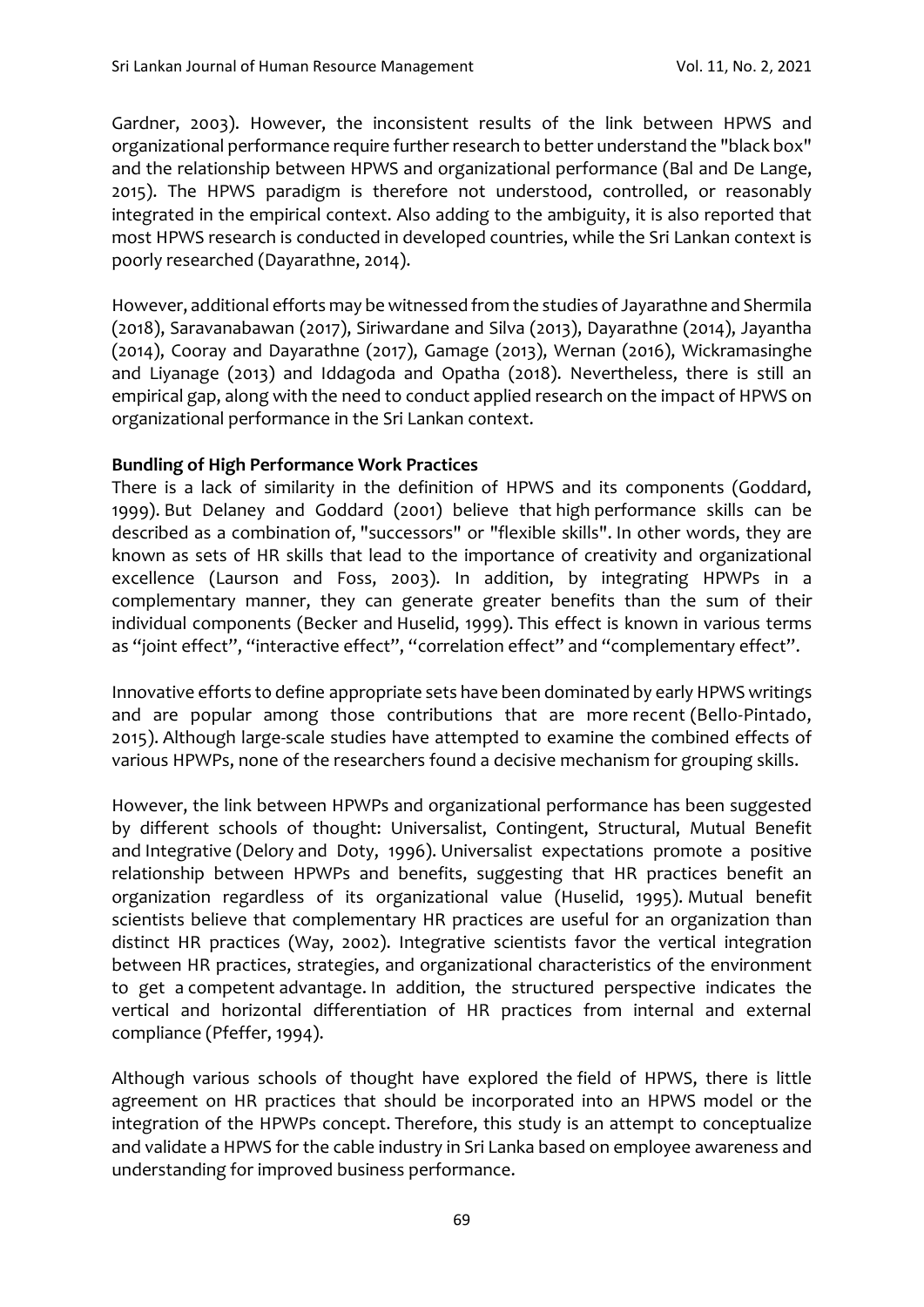#### **The "Black Box" Phenomenon**

Although a significant amount and scope of development is apparent, how and why HPWS influences organizational outcomes, in particular performance remains elusive. The mysterious link largely known as the "black box phenomenon" is therefore the subject of debate in the literature due to the ambiguity of the factors bridging the link between HPWS and performance (Purcell, Kinnie, Hutchinson, Rayton, and Swart, 2003).

Despite extensive empirical research on HPWS, which generally yields positive results, understanding of HPWS remains a theoretical challenge in the field of research because there is little agreement on HPWS adaptation concepts. As Wood (1999) and Becker and Huselid (1998), there is disconnect between individual human resource practices in different studies. Some studies argue that the lack of conceptualization of HPWS hinders efforts to correlate its impact on organizational performance (Purcell and Kinnie, 2007), limiting researchers' ability to conduct self-assessments for research results (Boxall, 2012). On the other hand, researchers have emphasized the need to uncover the "black box" by examining the role of HPWS and organizational performance relationships. As a consequence, HPWS research requires well-structured and contextual components of HPWS to assess its impact on the performance of employees and organizations (Yanadori and Jaarsveld, 2014).

### **HPWS and Organizational Performance**

The relationship between HPWS and business performance worldwide has been widely explored, in the 1990s as pioneering work (Delary, 1998a; Huselid, 1995; Arthur, 1994). Recent results from HPWS and business performance have shown that HR practices are positively associated with organizational performance measures (Wright and Kehoe, 2008), providing HR professionals and researchers a platform to encourage practical support through the use and adoption of HPWS, further focusing on accurate monitoring and management of employee performance.

Previous lines of research have contributed to the likely number of events that emphasize the link between HPWS and organizational performance. Many studies have described the positive effects of HPWS on various indicators of organizational performance. Implementing a set of specific performance improvement techniques is beneficial for all types of organizations (Boxall and Purcell, 2003). Likewise, HPWS creates an excellent organizational environment where employees feel competitive and willing to put more effort into achieving their goals to improve their performance (Katou and Budhwar, 2010). Therefore, the link between HPWS and organizational performance has been established through various conceptual approaches. These frameworks include: "Social Exchange Theory", "Resource Based Perspective", "Ability-Motivation-Opportunity Model", "Prospect Behavioral Theory", "Work Process Theory", "Resource Dependency Theory", "Human Capital Theory", "Strategic Management", etc. (Delaney and Huselid 1996; Guest 1997). Essentially, these theories link HPWPs to organizational and employee outcomes: "skills, knowledge, values, opportunities, performance, motivation, communication, participation, employee relationships, and resilience" (Obeidat, Masa, and Abdallah, 2014).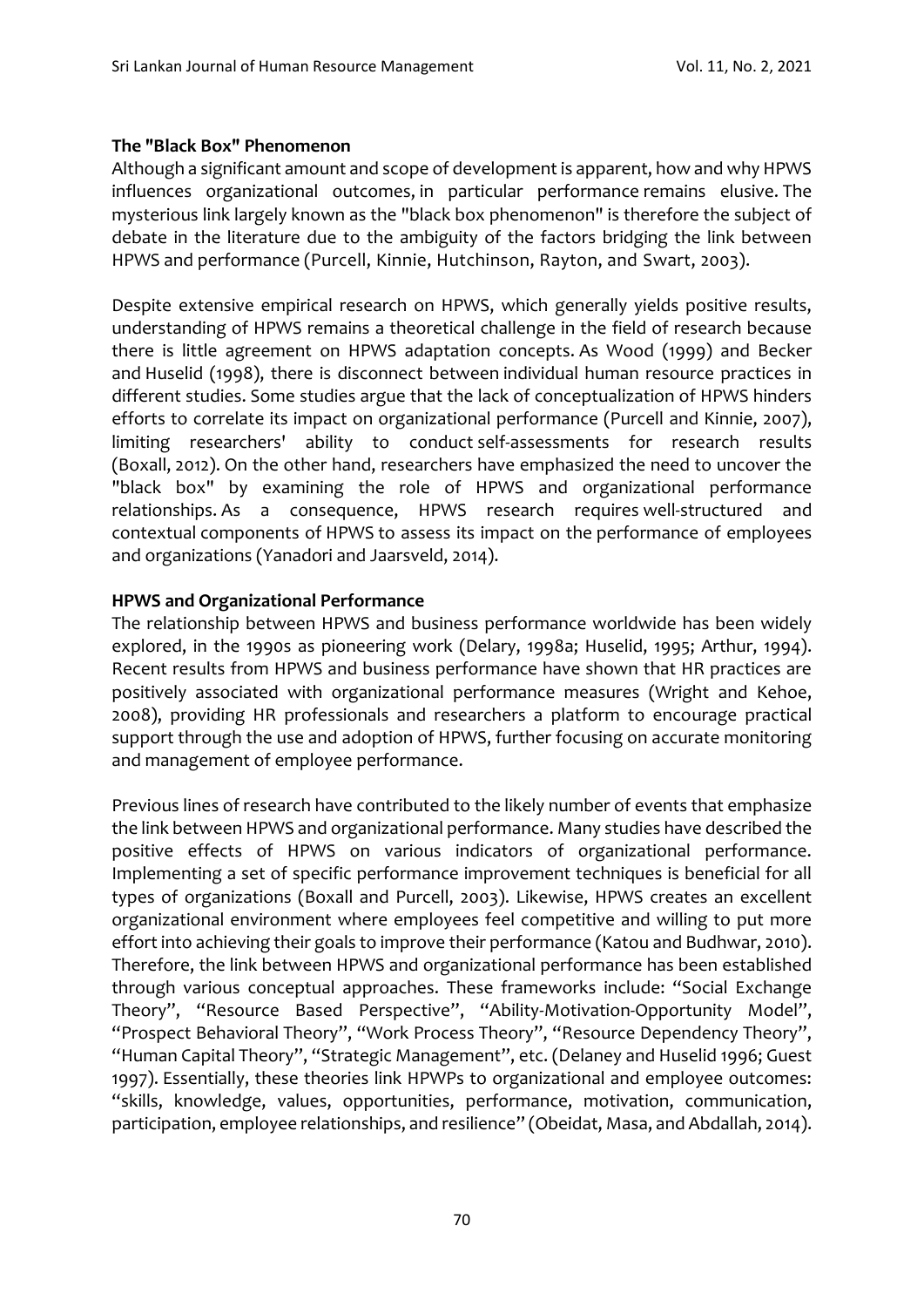Successful HPWS can increase the value, personality, and inviolability of employees' knowledge and skills, resulting in competitive advantage and better financial performance, organizational performance, and employee performance. In addition, Hackman and Oldham (1980) found that effective work systems for a high performing culture, including training, evaluation and accountability, play a key role in improving employee and financial performance.

The accumulation of research in western countries shows that HPWS can highly improve organizational performance although the recent meta-analysis review shows that the link between HPWS and organizational performance varies across countries and regions. In the Middle East, although HPWS has a reasonable application in many organizations operating in the region, the effectiveness of this approach is poorly known, and it is unclear whether its application improves performance. But recent research has also focused on examining the general practices in HR and their impact on organizational performance (Darwish and Singh, 2013).

However, a study conducted in the Gulf of Arabia and Oman, aimed to test the relationship between highly engaged human resource practices and organizational performance. The study found that organizations can improve their performance by implementing these practices without having to consider unique ethnic cultures. Another study conducted in Algerian companies showed a positive correlation with the results for employees. But the study did not find the support needed to establish the positive link between HPWS and organizational performance in their culture. As a result, there is still a need to investigate further HPWS and performance links in various contextual diversities around the world.

Despite extensive theoretical research in the field of HPWS, there is still a paucity of knowledge in terms of its theoretical issues to be solved in the same which includes lack of common grounds for a widely accepted definition, identification of HPWPs embodying a more effective and efficient work system and the conceptualization of HPWS. Hence for HPWS to be studied and fully demonstrated it is important to explore the difference between individual and cumulative impact of HR practices on organizational performance (Garg and Punia, 2017). In addition, few scholars (such as Obeidat et al., 2010, Chang and Chen, 2011) suggested on exploring mediating effects of employee outcomes to reveal and unlock the "black box" which requires proper modeling of the HPWS.

Researchers' interest in conducting research on the relationship between HPWS and organizational performance has been inconclusive by conceptual difficulties (Purcell and Kinnie, 2007), which are considered as significant research barriers (Raita, 2017) and as described by a leading HPWS researcher Guest (1997, p.274): "It is only when we measure independent variables and dependencies, conceptual inconsistencies can be clearly understood from the various definitions of HPWSs".

The researcher of this study therefore aims to contribute to unlocking the causal link between HPWS and organizational performance with the replication and validation of a conceptual model appropriate to the Sri Lankan context.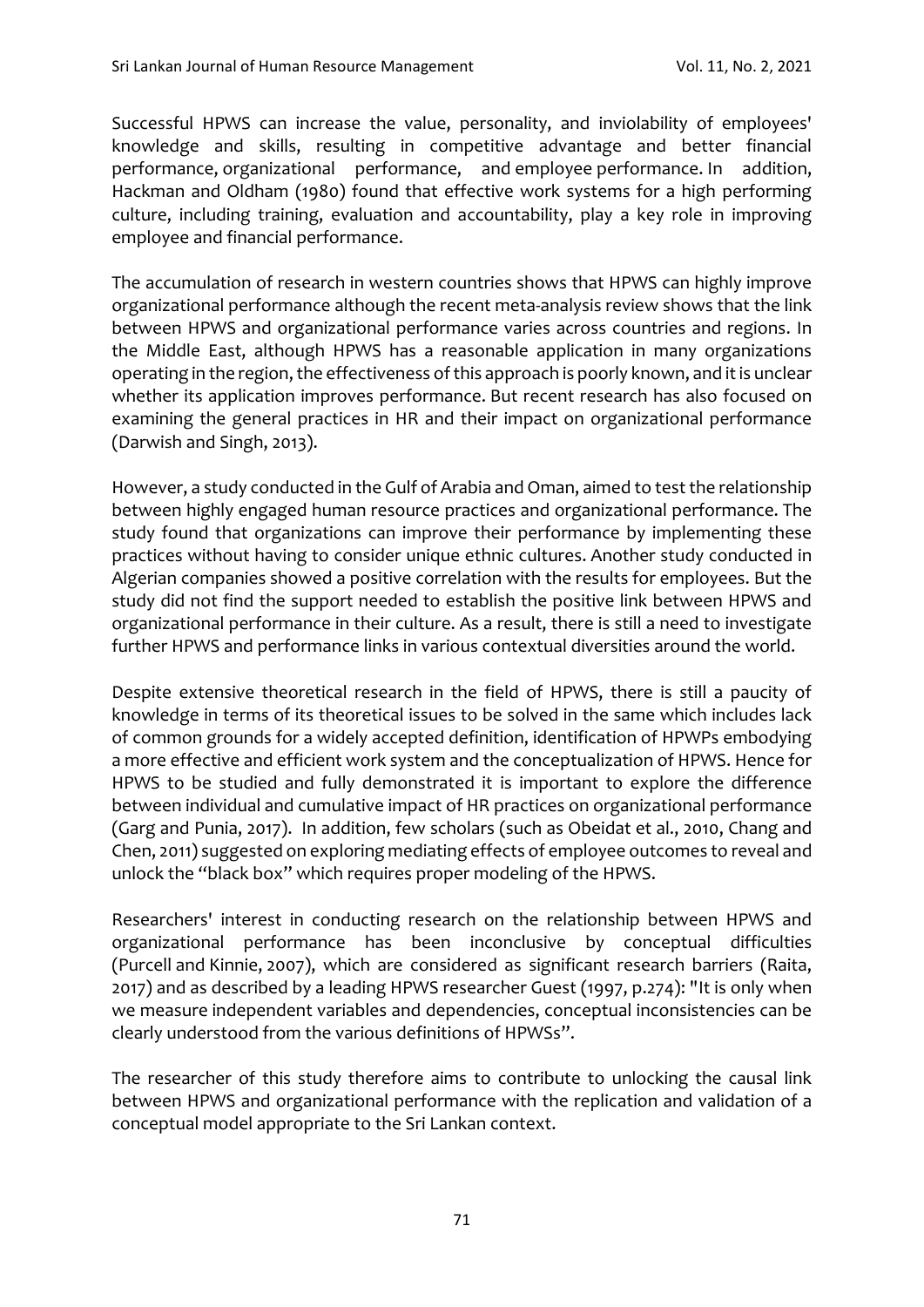### **Ability-Motivation-Opportunity Model (AMO)**

By examining the HPWS literature, it is clear that HPWS has been conceptualized in many ways, with some researchers identifying HPWS as a set of discrete and many HR practices with no clear link to which they have an individual perspective. However, others have suggested that individuals with unique HR skills cannot achieve better performance without focusing on their affiliation and complementary nature in supporting long-term success. Following this argument, HPWS is predicted as a series of reinforced and synergistic HR practices (Wright and Kehoe, 2008). However, which sets of HR practices should be brought to bear on one another's strengths and unresolved synergy to date is unclear (Jiang, Lepak, Han, Hong, Kim, and Winkler, 2012).

In an attempt to solve the problem, "HPWS is structured as a set of relevant and common dimensions, grouped into separate but relevant categories" (Jiang et al., 2012, p.11). However, the incorporation of HPWPs into the cutting categories is strongly supported. For example, Wright and Kehoe (2008) noted that the adoption and dissemination of HR practices across groups or categories, and their impact on different performance outcomes as a countermeasure, is more closely related to the impact of each result on different performance indicators that will provide better understanding. Adding to this, Jiang et al. (2012, p.12) stated that "HR dimensions are considered to be three interrelated but distinct elements of the HRM system using the AMO model incorporating ability, motivation and opportunity enhancing HR practices to instill a high performing culture". Although the classification used for the definition of HPWS is not justified, Jiang et al. (2012) conducted an extraordinary empirical study to clarify a conceptual framework using the AMO model to better reflect the HPWP components. Appelbaum, Bailey, Berg, and Kalleberg (2000) provided an initial basis for a more robust definition of HPWS through their AMO framework which was later adopted by Jiang et al. (2012).

The AMO framework was originally proposed by Bal and Lange (2015). According to Bal and Lange (2015), two components are needed to determine employee decision-making: employees must have the skills and motivation required and employees must participate (Applebaum et al., 2000). Based on this model and later on the HPWS concept developed by Applebaum, Bailey, Berg, and Kaleberg (Applebaum et al. 2000), abbreviations work together to improve employee performance by specifying three elements: Ability (A) , Motivation to participate (M) and Opportunity (O). According to the AMO model, people execute their skills and motivations well, and the work environment gives them the opportunity to participate. According to Boxall and Purcell (2003) employees behave better when they are capable (ability); encouraged to do so (motivation); when their work environment helps them express their opinions (opportunity to participate).

It is theoretical to use the concept of HPWS as a model for the AMO framework (Jiang et al., 2012, 2013; Purcell and Kinnie, 2007), which helps to understand the strategic value of HPWS (Luna-Arocas and Camp, 2008). The HPWS concept of AMO has been used by empirical researchers since its inception in 2000 (Jiang et al., 2012), of which 104 empirical studies have been tested using the AMO framework till date. The use of the AMO framework is also confirmed by Paauwe (2009): "when we examine the relationship between HPWS and organizational performance, we see that there are general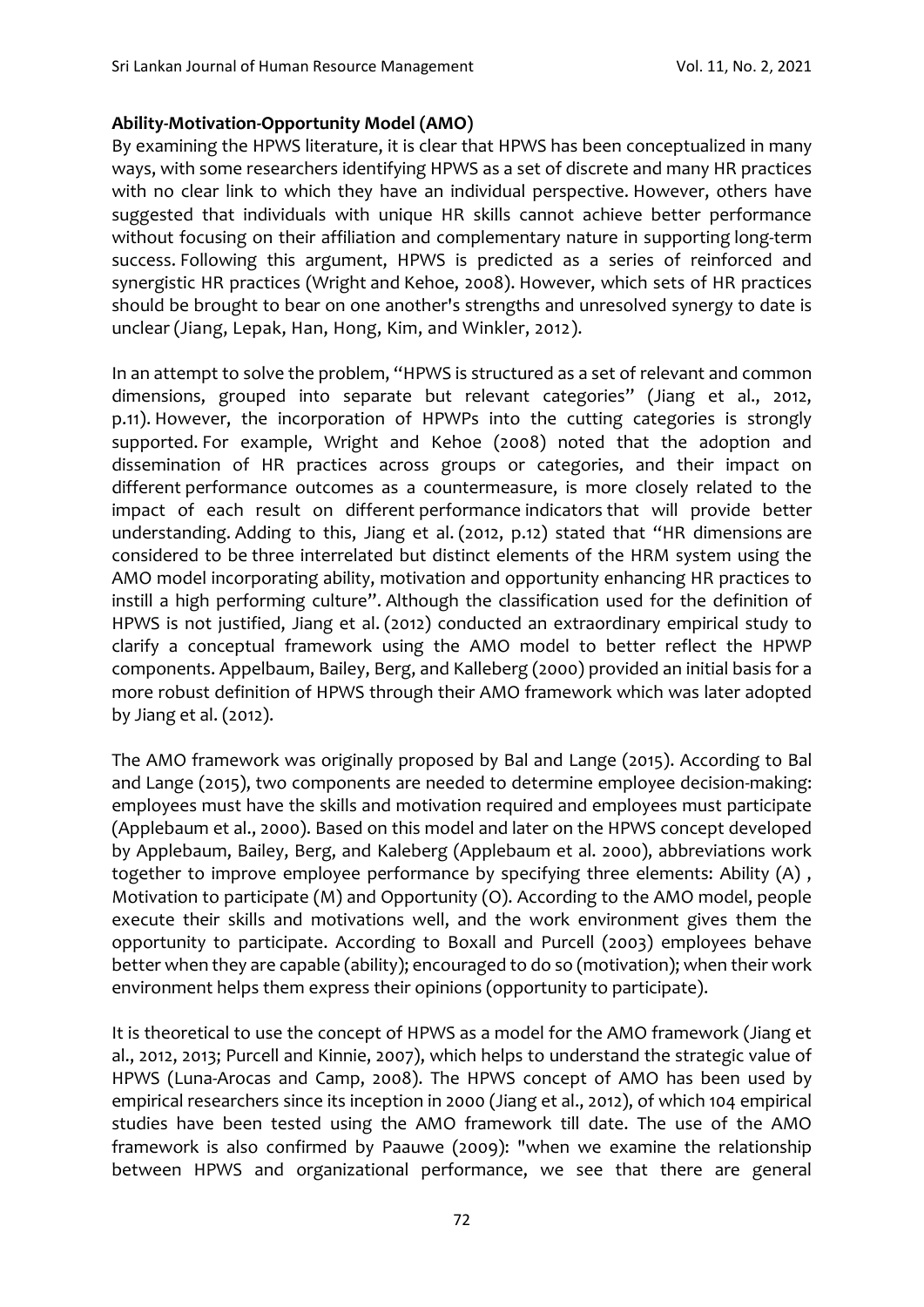fundamentals of it in the AMO Model" (Paauwe, 2009, p. 136). And Jiang et al. (2012) provide basic support for better conceptualization of HPWPs using the AMO model, which requires empirical verification of results based on their meta-analysis as limitations of the previous literature are the continued absence of empirical research to substantiate the AMO framework.

Although previous studies have shown a relationship between HPWS and organizational performance (Guthrie 2001; Huselid, 1995; Arthur 1994), despite these general conclusions, many studies have made the individual contribution of HPWS to AMO measures of organizational performance, and no studies have attempted to evaluate the pragmatic application of these three dimensions, in particular in Sri Lanka when it is fully validated in the Western world.

Hence the study by Jiang et al. (2012) on the proposed AMO model is used in the context of Sri Lanka, and the study aimed to identify the relationship between HPWS and organizational performance to bridge the gap of application and approach of AMO model in the Sri Lankan business context. Researcher also contributed to the literature by developing and testing a multidimensional model of the relationship between HPWS and organizational performance, based on the framework of AMO, and the study aims to validate the concept of AMO design at one of the cable manufacturers in Sri Lanka.

Therefore, the researcher adopted the operationalization of the AMO framework by Garcia and Thomas (2016), a deconstruction of the AMO model used for many years by various authors, compiled and validated by them as a universal model for HPWS (Choi, 2014). The general conclusion of the study is that the link between HPWS and organizational performance has been studied in different countries using different methods (Choi and Yoon, 2015). In fact, researchers have used a wide range of HR practices through various performance measures, different controls, uncertainties, and surveys. Therefore, although many studies have shown a positive impact on HPWS performance, it is overwhelming to generalize a perfect model to work in all contexts. For these reasons, as the study authors have suggested, although the AMO framework is a useful tool for exploring the relationship between HRM and performance, other factors should be considered to define a more comprehensive method. Therefore, the AMO framework does not appear to be a static model in recent years and has evolved in a series of experiments, and the researchers have shown potential improvements. As a result, Gracia and Thomas (2016) developed an integrated AMO model with the inclusion of indicators that have been tested and validated in recent years by researchers in their HPWS study and organizational performance. As such, the researcher believes that the adoption of a scientifically accredited, standardized and proven AMO operating plan generates and confirms the empirical knowledge gained in the HPWS literature.

According to the operationalization of the AMO model by Gracia and Thomas (2016), ability is defined as "an acquired or natural capacity" that allows a person to successfully accomplish a specific task and is defined as a set of attributes of human (skills, experience, attitudes, prior knowledge) associated with performing these tasks where these skills are intended to increase Knowledge, Skills and Competencies (KSC) both individually and collectively. According to their research protocol, most HPWS authors agree that capacity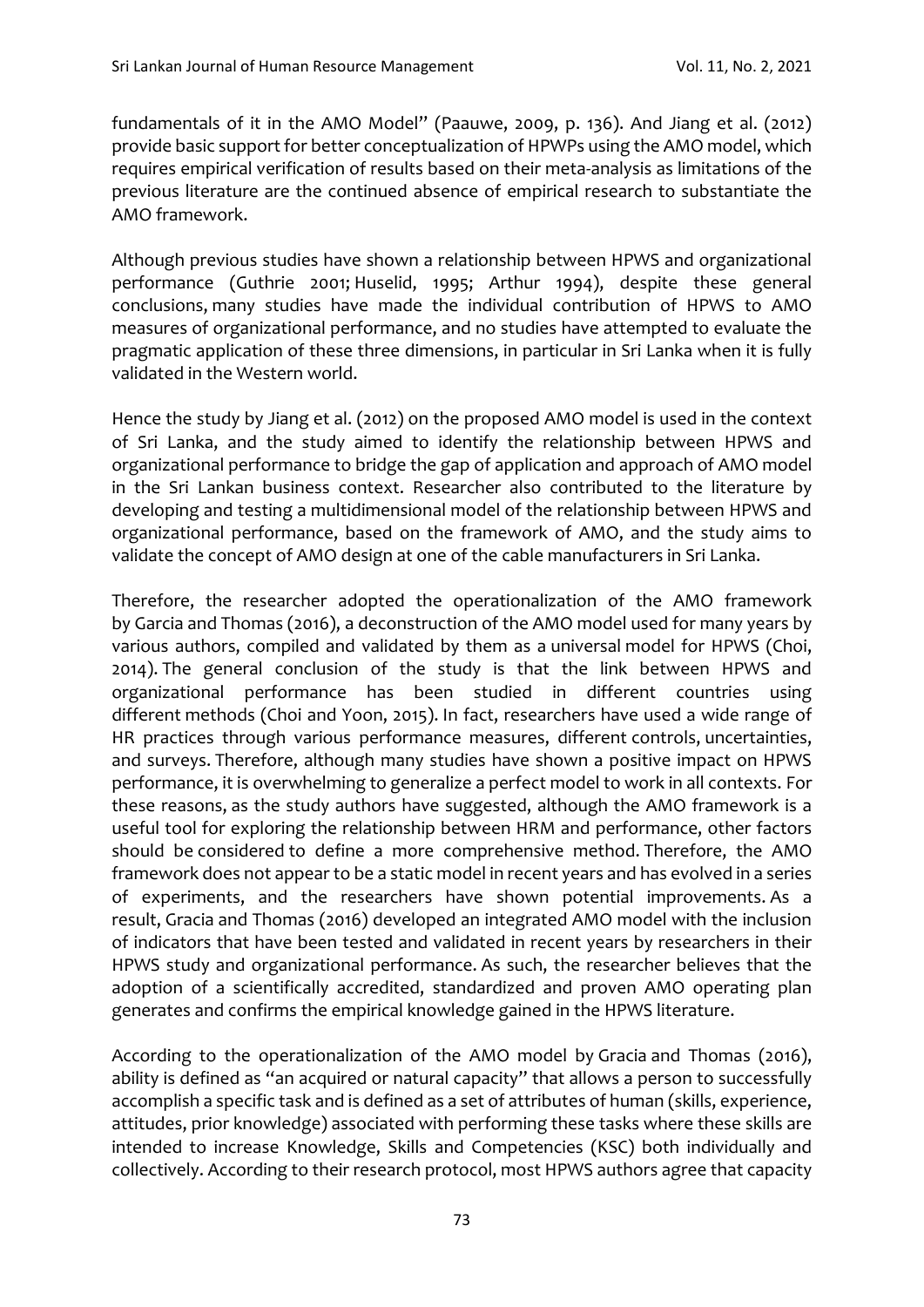building activities are primarily related to training and development, recruitment and selection and performance evaluation. Therefore, providing training and development opportunities increase the opportunity to acquire new skills by conducting appropriate training and development programs based on effective evaluation of the training needs followed with post-training feedback. Performing a detailed selection and placement process in a competitive environment encompasses HPWS researchers' broad perspectives on recruitment and selection as an effective HPWS indicator to establish a culture of capacity in an organization. Also conducting performance appraisals against specific goals and KPIs and identifying performance gaps and generating performance development programs through an in-built performance management system help improve abilities of employee.

Gracia and Thomas (2016, p.1065) define motivation as "the degree to which a person chooses to adopt specific behaviors". Motivation can be external or internal. External factors are linked to incentives such as economic returns and generally focus on shortterm gains. But intrinsic motivators help to generate one's ambitions and values, for example when a person finds a fulfilling and enjoyable job and internal motivation is therefore commonly associated with commitment to long-term employee benefits, such as financial benefits linked to performance, recognition, job security and work-life balance. However, some authors point out that, in some cases, the absence of external factors such as a climate of collaboration, the desire to perform and motivation to learn (Armstrong and Baron, 1998) can affect employee motivation which has the possibility of curtailing achieving goals and delivering high results.

According to research validation from Gracia and Tomas (2016), opportunity improvement practices can be divided into four main sets: employee engagement practices, knowledge sharing practices, job planning practices and autonomy enhancing practices. Employee engagement activities include teamwork and participation in decision-making. The purpose of knowledge sharing skills is to provide sufficient information on key aspects of the organization (performance, financial, operational or strategic information) (Hughes, 2007). In addition, these skills are aimed at ensuring communication between employees and management (Kehoe and Wright, 2013). According to their results, many authors agree that information exchange and communication are important to improve the scale of opportunities. Also, many authors contemplate practices designed to nurture the voice of employees, such as suggestion systems, complaint systems, and in-place investigations offer opportunities for superior performance. Job design practices include appropriate job rotation and favorable working conditions. Finally, autonomy improvement practices such as empowering employees and offering them regular and irregular flexibility by decentralizing the decision-making process and giving employees autonomy in their workplace improve opportunities for higher performance.

As Gracia and Thomas (2016) have pointed out, there is a wide range of performance measures as standards. Thus, organizational performance can be a more widely used term because it can be conceptualized in various ways. In fact, there is no consensus on the criteria to be used to assess the effectiveness of HRM. As a result, some authors have argued that performance measures should be linked to financial returns (for example, profitability, market share, sales growth), which are key to business success. However,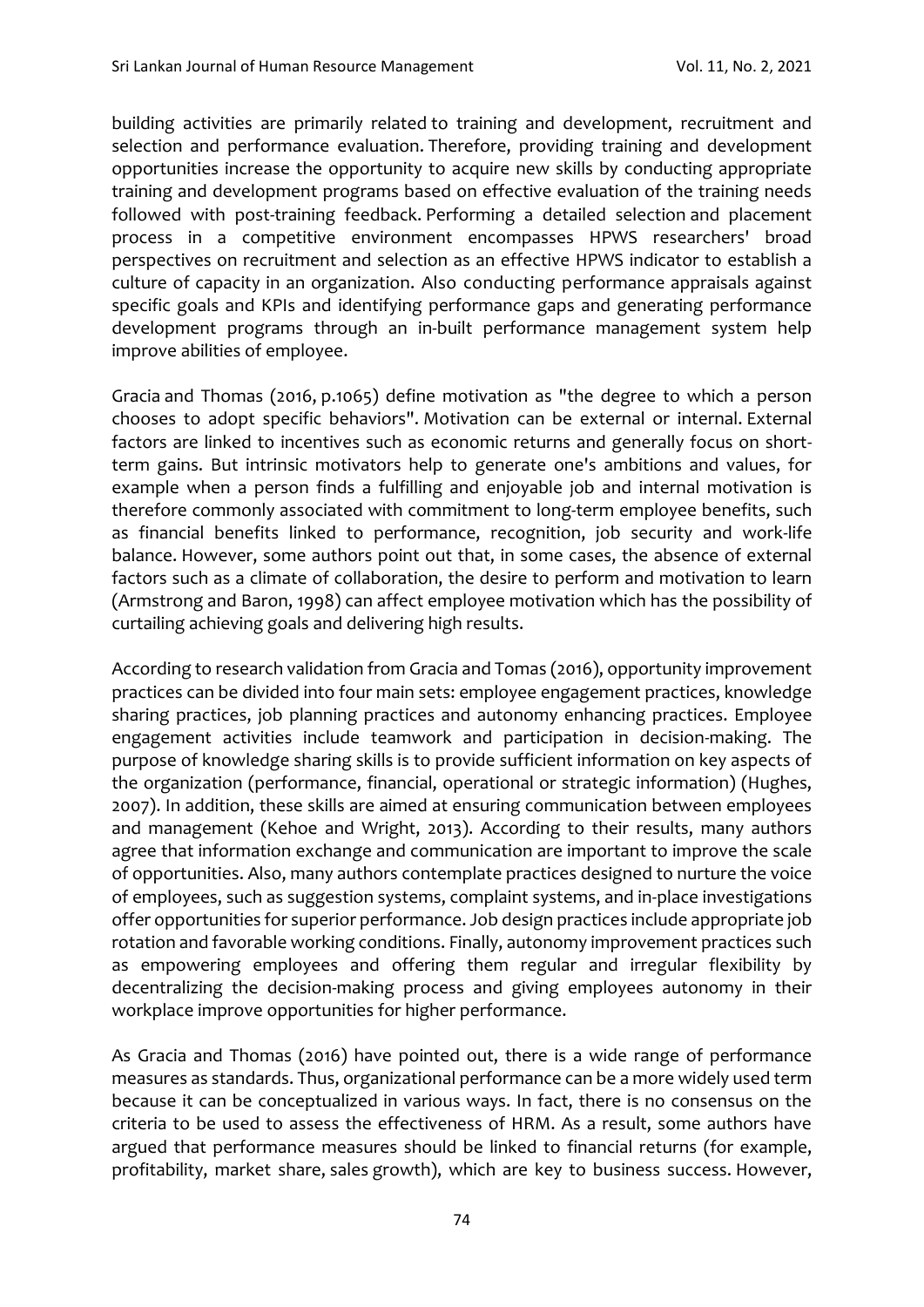other researchers believe that it is preferable to use more "proximity impact indicator" (such as HR results) to present results at the level of commitment to work. In return, some tests measure performance through organizational decisions, such as the productivity, quality or effectiveness of a product or service. However, according to the Gracia and Tomas (2016) review protocol, performance measures have been divided into three main groups: financial performance as market share and profitability, operational performance as job performance and quality of product/ service and HR performance as job satisfaction and Organizational Citizenship Behavior (OCB).

# **Conceptual Framework**

The conceptual framework lay outs the shape and structure that defines concepts for a clear definition of the subject matter of the research and therefore, the copious amount of literature unearthed capacitated the researcher to identify ways in which organizational performance can be improved with a well-articulated and integrated HR system aligned to the strategic business objective of the organization (Jiang et al., 2012). Therefore, the conceptual framework for the study is formulated based on the AMO model (Ability-Motivation-Opportunity model) developed by Jiang et al., 2012 as shown below (refer to figure 1) to evaluate the effectiveness of HPWS on organizational performance in XYZ Cables PLC.

### **Figure 1. Conceptual Framework**



*Source: Author's own construct (Developed based on AMO Model, Jiang et al., 2012)* 

# **Generation of Hypotheses**

According to the discrete and diverse conclusions of the review of the available literature, the study hypothesizes that the use of HR practices that improve abilities, motivation and opportunities will positively affect organizational performance. Therefore, the proposed theoretical model focuses on the impact of the three underlying HPWS dimensions on organizational performance and interprets the four hypotheses as mentioned below.

H1a: There is a positive relationship between ability enhancing High Performance Work Practices and organizational performance in XYZ Cables PLC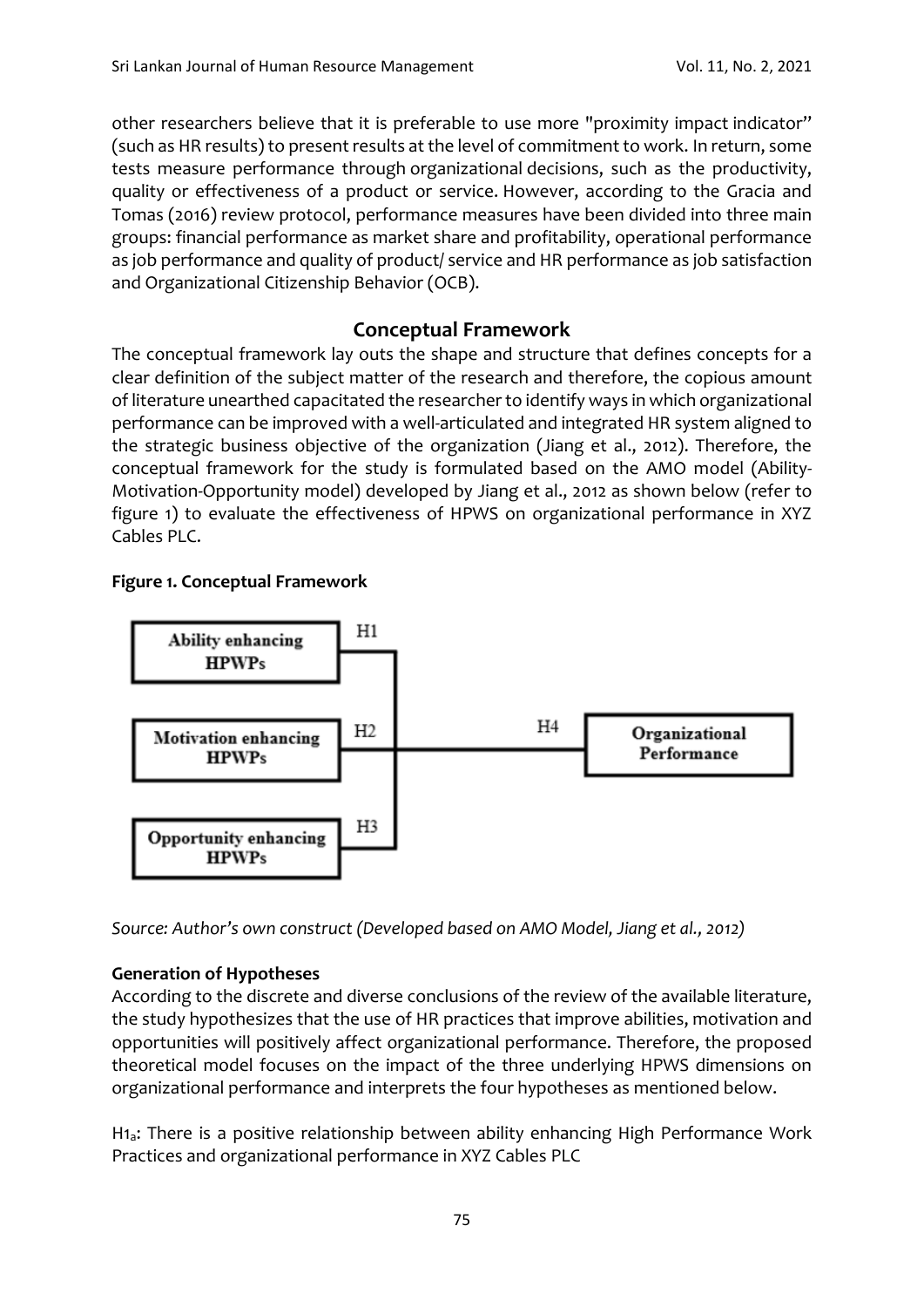H2a: There is a positive relationship between motivation enhancing High Performance Work Practices and organizational performance in XYZ Cables PLC

H3a: There is a positive relationship between opportunity enhancing High Performance Work Practices and organizational performance in XYZ Cables PLC

H4a: There is a positive relationship between High Performance Work System and organizational performance in XYZ Cables PLC

# **Operationalization Table**

The operationalization table delineates how individual factors of HPWS, and organizational performance were drilled down to a succinct set of indicators which were conceived based on the deconstructed model of Gracia and Tomas (2016). Hence the operationalization table excogitated on the most influential factors of each variable namely; ability enhancing, motivation enhancing and opportunity enhancing HPWPs based on the operationalization developed by Gracia and Tomas (2016). Hence ability enhancing HPWPs were deduced to training and development, recruitment and selection, performance evaluation; motivation enhancing HPWPs as extrinsic and intrinsic motivators and opportunity enhancing HPWPs as employee involvement, knowledge sharing, job design and autonomy enhancing practices. Perceived overall organizational performance measures were adopted in subjective terms (in terms of financial, operational and HR outcome where financial outcome in terms of market share and profitability; operational outcome in terms of job performance and product and service quality and HR outcome in terms of job satisfaction and organizational citizenship behavior) through the perception of employees as self-perception-based measures of performance are widely used in studies of management over the years (Refer to Table 4).

| Variable     | <b>Indicator</b> | <b>Sub Indicator</b> | <b>Measurement Criteria</b>  |
|--------------|------------------|----------------------|------------------------------|
| Ability      | Training and     | Opportunities for    | Adequacy of training and     |
| enhancing    | development      | training and         | development opportunities    |
| <b>HPWPs</b> |                  | development          | provided                     |
|              |                  | Training need        | Identification of training   |
|              |                  | assessment           | needs against set Key        |
|              |                  |                      | Performance Indicators       |
|              |                  |                      | (KPI)                        |
|              |                  | Post training        | Continuity of post training  |
|              |                  | evaluation and       | evaluation and,              |
|              |                  | feedback             | effectiveness and efficiency |
|              |                  |                      | in training transfer and     |
|              |                  |                      | feedback                     |
|              | Recruitment      | Comprehensive        | Comprehensiveness of the     |
|              | and selection    | selection process    | selection process            |
|              |                  | On boarding and      | Sound orientation and        |
|              |                  | placing in a         | socialization process and    |
|              |                  | competitive          | placement of employees in a  |
|              |                  | environment          | competitive environment      |

**Table 4. Indicators, Sub Indicators and Measurement Criteria of the Variables for Development of Measurement Instrument**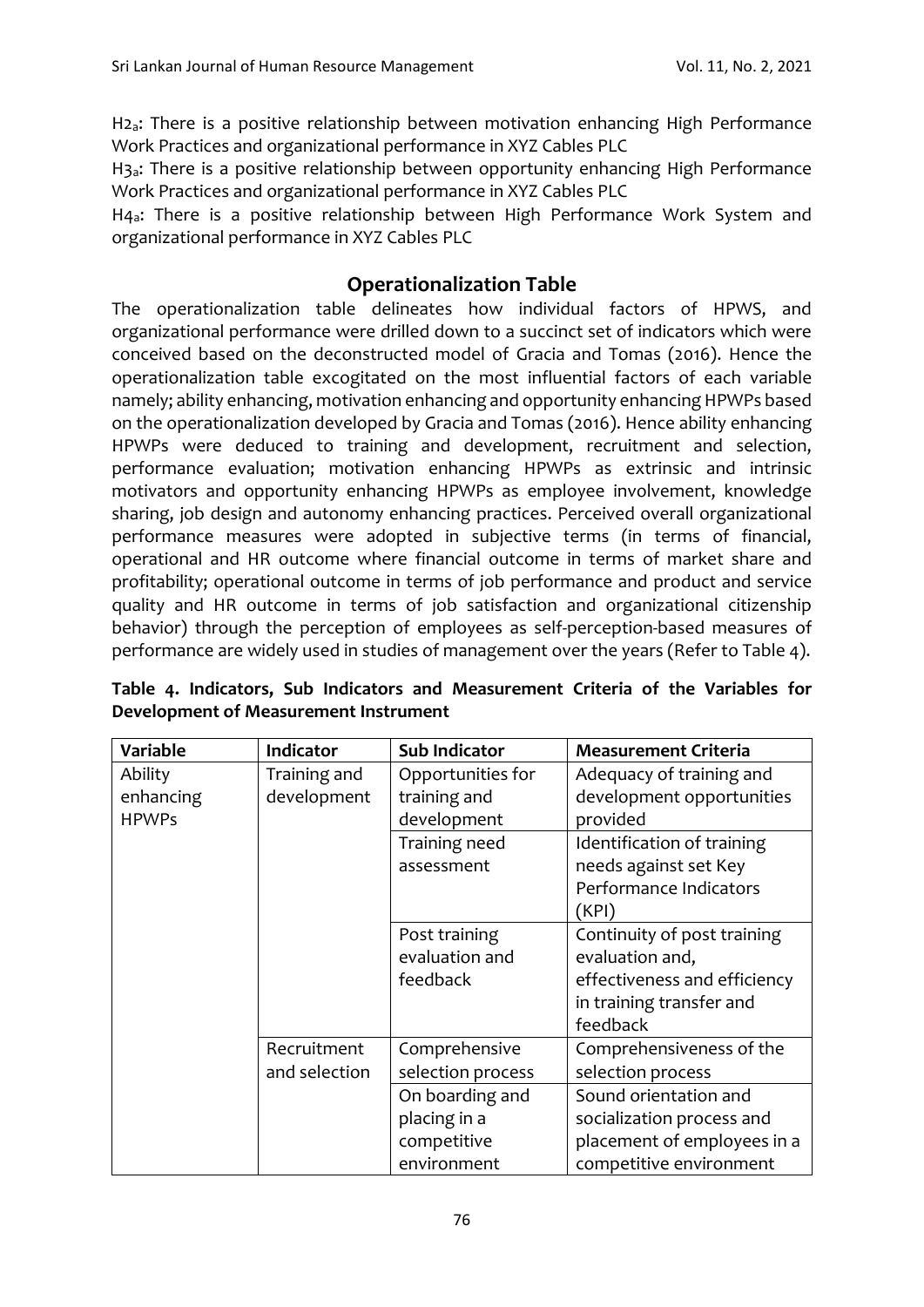|                | Performance | Appraising           | Effective appraisal against    |
|----------------|-------------|----------------------|--------------------------------|
|                | evaluation  | performance          | set individual goals and KPIs  |
|                |             | against set          |                                |
|                |             | individual goals and |                                |
|                |             | <b>KPIs</b>          |                                |
|                |             | Performance          | Enabling in identifying gaps   |
|                |             | feedback             | and generating performance     |
|                |             |                      | development programs           |
| Motivation     | Extrinsic   | Pay for              | Establishment of               |
| enhancing      | motivation  | performance          | performance based              |
| <b>HPWPs</b>   |             | (individual)         | monetary benefits              |
|                |             | Recognition          | Adequacy of employee           |
|                |             |                      | recognition provided           |
|                |             | Job security         | Creating a secure job          |
|                |             | Work life balance    | Opportunities for work life    |
|                |             | opportunities        | balance                        |
|                | Intrinsic   | Motivation to learn  | Level of motivation to learn   |
|                | motivation  | Willingness to       | Willingness to perform         |
|                |             | perform              |                                |
|                |             | Collaborative        | Effectiveness of               |
|                |             | climate              | collaborative culture          |
| Opportunity    | Employee    | Teamworking          | Adequacy of team building      |
| enhancing      | involvement |                      | activities                     |
| <b>HPWPs</b>   |             | Involvement in       | Benefit of an employee         |
|                |             | decision making      | involved decision making       |
|                |             | process              | process                        |
|                | Knowledge   | Information sharing  | Adequacy of the                |
|                | sharing     | and communication    | organizational process on      |
|                |             |                      | information sharing and        |
|                |             |                      | communication                  |
|                |             | Suggestion           | Adequacy of Suggestion         |
|                |             | systems, complaint   | systems, complaint systems     |
|                |             | systems or surveys   | or surveys in place            |
|                |             | in place             |                                |
|                | Job design  | Job rotation         | Establishment of job           |
|                |             |                      | rotation programs              |
|                |             | Favorable work       | Existence of favorable work    |
|                |             | condition            | conditions                     |
|                | Autonomy    | Autonomy             | Level of autonomy provided     |
|                | enhancing   | Irregular and        | Irregular and regular flexible |
|                |             | regular flexibility  | work arrangements              |
|                |             |                      | provided                       |
| Organizational | Financial   | Market share         | Market share as an indicator   |
| performance    | outcome     |                      | of organizational              |
|                |             |                      | performance                    |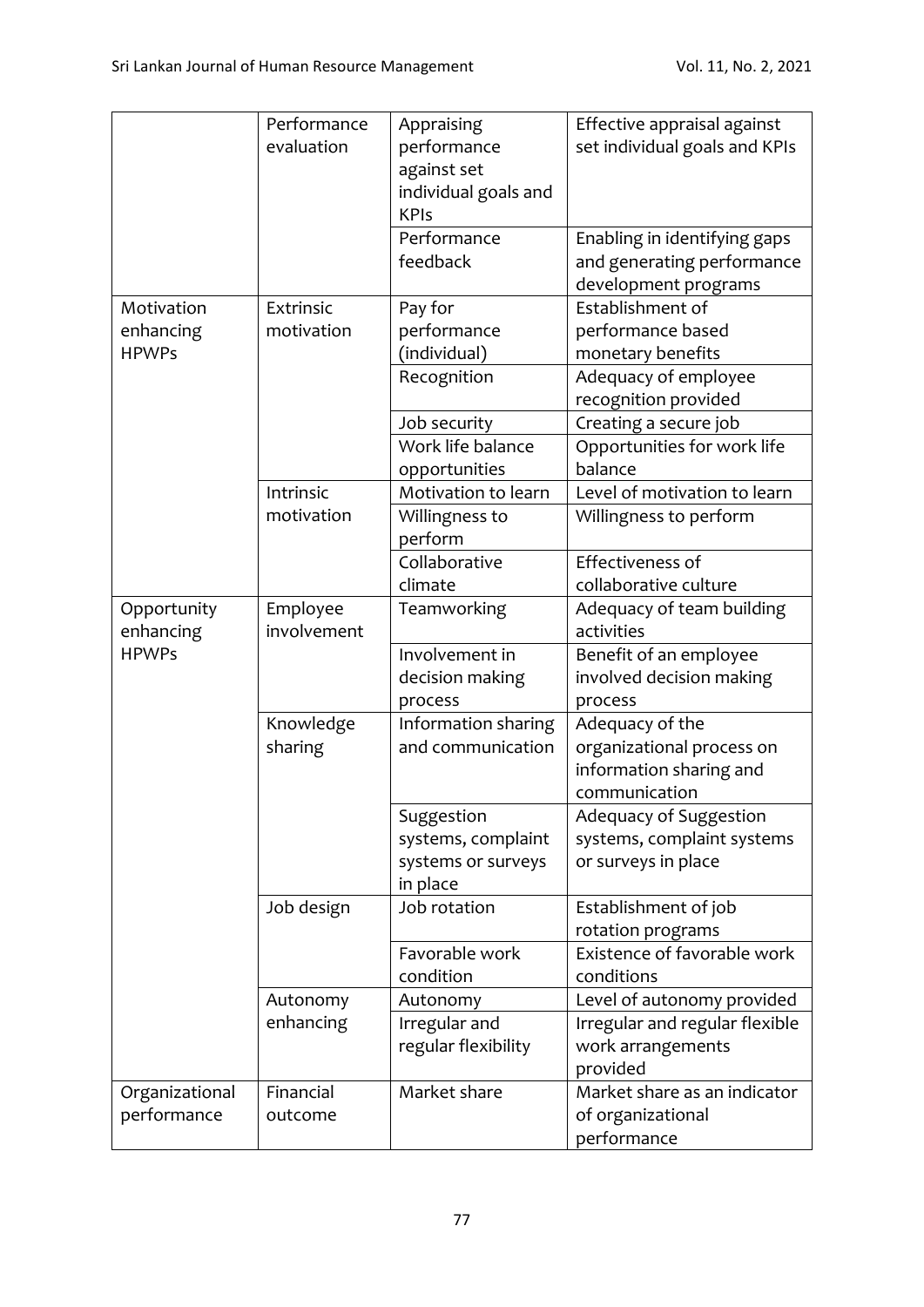|                   | Profitability        | Profitability as an indicator |
|-------------------|----------------------|-------------------------------|
|                   |                      | of organizational             |
|                   |                      | performance                   |
| Operational       | Job performance      | Contribution of job           |
| outcome           |                      | performance to                |
|                   |                      | organizational performance    |
|                   | Product and service  | Contribution of product and   |
|                   | quality              | service quality to            |
|                   |                      | organizational performance    |
| <b>HR Outcome</b> | Job satisfaction     | Job satisfaction as an        |
|                   |                      | indicator of organizational   |
|                   |                      | performance                   |
|                   | Organizational       | Organizational Citizenship    |
|                   | Citizenship Behavior | Behavior (OCB) as an          |
|                   | (OCB)                | indicator of organizational   |
|                   |                      | performance                   |

*Source: Gracia J.A.M. and Thomas J.M. (2016)*

# **Instrument Design**

A standard questionnaire adopted by the operational plan of Gracia and Thomas (2016) and an interview guide were developed with the support of the results of the literature review on HPWS and organizational performance. Based on previous empirical studies, scales were developed to measure three dimensions: ability enhancement, motivation enhancement, and opportunity enhancement. The initial part of the questionnaire contains inquiry of demographic characteristics of respondents while the latter part includes 28 likert scale-based questions based on a five-point likert scale, ranging from strongly agree to strongly disagree. The interview guide was prepared in a semi-structured manner after an in-depth review of the literature and was used as a methodology to ensure sharper and more insightful interview questions which was used in a focused group discussion in two batches of six on the subject to reinforce the results obtained from the questionnaire.

# **Population and Sampling**

The research population for quantitative study is constituent of machine operators of the production department of XYZ Cables PLC which amounts to 107 employees who are the drivers of organizational performance and the most suitable and capable people in the company who can provide the best known and most precise data and information on the applicability of a HPWS to improve organizational performance. Therefore, the researcher utilized a sampling frame of stratified sampling where machine operators were assigned to strata of three according to their work rosters and the sample was drawn randomly to represent a sample of 90 with a confidence level of 95% (Morgan, 2006).

The qualitative study constitutes of 12 team leaders (line leaders) representing the three rosters each headed by four team leaders of the production department. All the team leaders who are embodying a shared team purpose and representative of the voice of their team members were invited in two batches for a focused group discussion.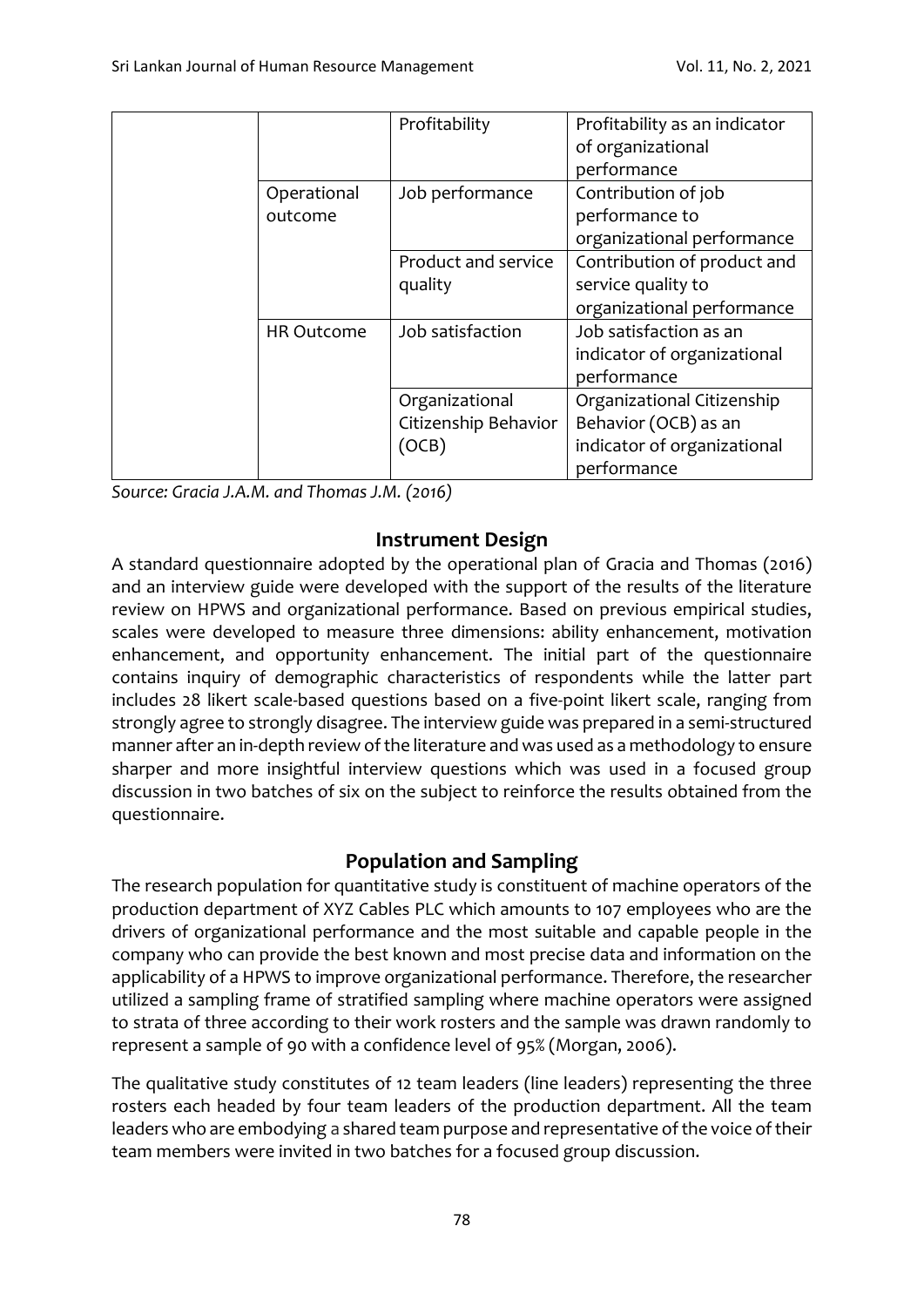# **Quantitative Data Analysis**

### **Testing Hypotheses**

Refer to Table 5.

**Table 5. Spearman Correlation Coefficients of IVs and DV**

|                                    |                         | <b>Organizational performance</b> |
|------------------------------------|-------------------------|-----------------------------------|
| <b>Ability enhancing HPWPs</b>     | Correlation coefficient | .260                              |
|                                    | Sig. (2-tailed)         | .016                              |
|                                    | N                       | 85                                |
| <b>Motivation enhancing HPWPs</b>  | Correlation coefficient | .749                              |
|                                    | Sig. (2-tailed)         | .000                              |
|                                    | N                       | 85                                |
| <b>Opportunity enhancing HPWPs</b> | Correlation coefficient | .910                              |
|                                    | Sig. (2-tailed)         | .000                              |
|                                    | N                       | 85                                |
| <b>HPWS</b>                        | Correlation coefficient | .647                              |
|                                    | Sig. (2-tailed)         | .000                              |
|                                    | N                       | 85                                |

*Source: Survey data, 2020*

With relation to the Spearman's correlation coefficient the "r value" between the correlation of ability enhancing HPWPs and organizational performance is 0.260. Thus, it reveals a week positive relationship between ability enhancing HPWPs and organizational performance. Therefore, there is no dependency of ability enhancing HPWPs on organizational performance. Therefore, it is evident that organizational performance cannot be increased through ability. The r value between ability enhancing HPWPs and organizational performance is 0.016 with no significance. Therefore, there is a weak positive relationship between ability enhancing HPWPs and organizational performance at an insignificant level.

The calculated significance value of the distribution of ability enhancing HPWPs and organizational performance is 0.16. Thus, it is greater than 0.05 (5%) significant level. Therefore, out of the predicted hypotheses for the relationship between ability enhancing HPWPs and organizational performance, it is not possible to reject the null hypothesis while the alternative hypothesis is rejected at 5% significant level. Consequently, as far as this study is concerned, there is no empirical evidence to accept that "There is a positive relationship between ability enhancing HPWPs and organizational performances of XYZ Cables PLC".

According to Spearman's correlation coefficient, the relationship between motivation enhancing HPWPs and organizational performance bears a r value of 0.749. Therefore, it signifies a strong positive relationship between motivation enhancing HPWPs and organizational performance at a statistically significant level of 1%. Thus, it can be concluded that motivation enhancing HPWPs has a strong influence on organizational performance and has a positive linear relationship according to the extracted statistics from respondents.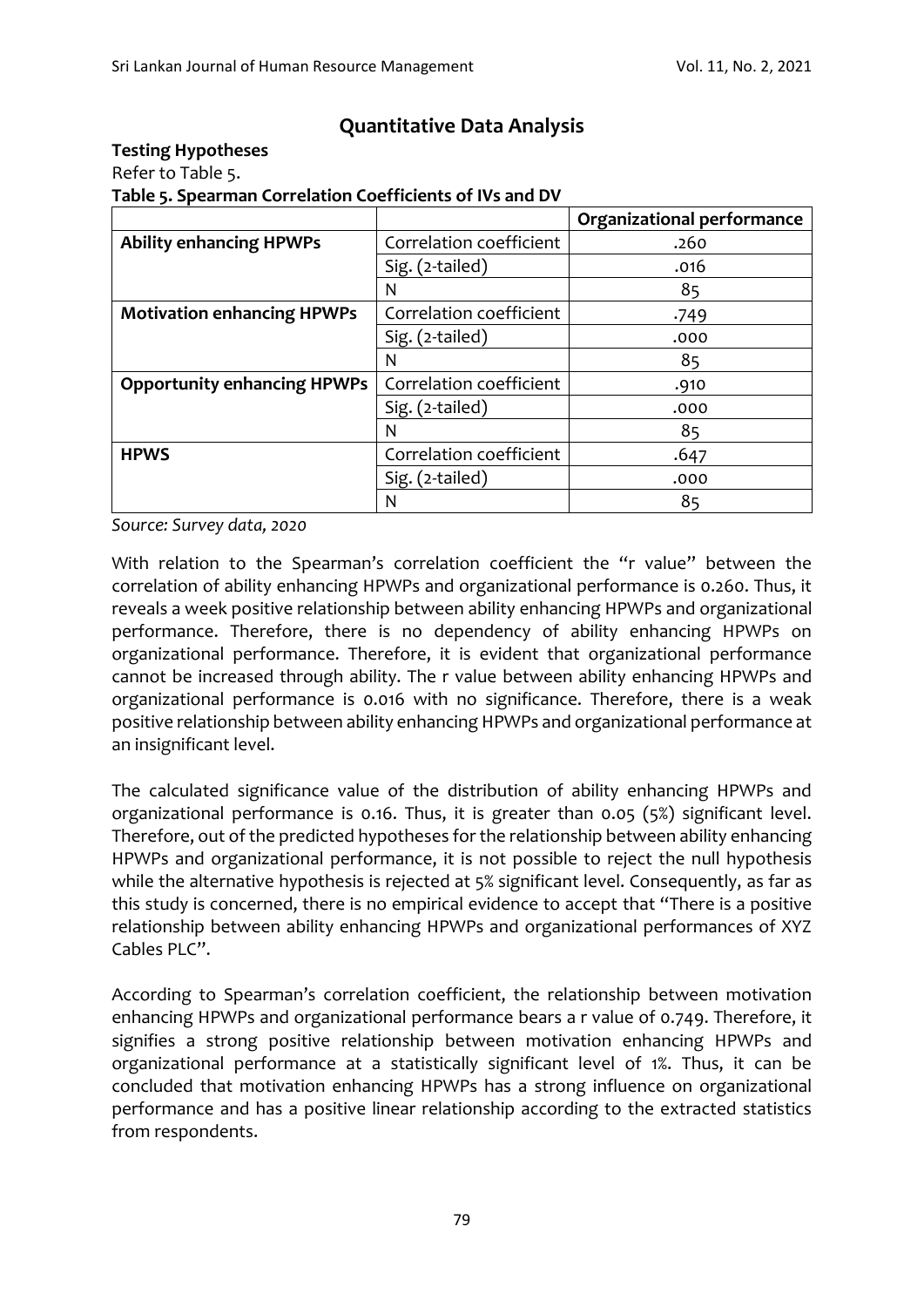The calculated significance value of the distribution of motivation enhancing HPWPs and organizational performance is 0.000. Thus, it is less than 0.05 (5%) and 0.01 (1%) significant levels. Therefore, out of the predicted hypotheses for the relationship between motivation enhancing HPWPs and organizational performance, the null hypothesis can be rejected while the alternative hypothesis is accepted at 5% and 1% significant levels. Consequently, it is substantiated that "There is a positive relationship between motivation enhancing HPWPs and organizational performance of XYZ Cables PLC".

With relation to the Spearman's correlation coefficient the "r value" between the correlation of opportunity enhancing HPWPs and organizational performance is 0.910. So, there is a dependency of opportunity enhancing HPWPs on organizational performance. Thus, it shows a strong positive relationship with a statistically significant value at 1%.

The calculated significance value of the distribution of opportunity enhancing HPWPs and organizational performance is 0.000. Thus, it is less than 0.01 (1%) significant level. Therefore, out of the predicted hypotheses for the relationship opportunity enhancing HPWPs and organizational performance, the null hypothesis can be rejected while the alternative hypothesis is accepted at 1% significant level. Consequently, there is empirical evidence to accept that "There is a positive relationship opportunity enhancing HPWPs and organizational performance of XYZ Cables PLC".

The correlation between HPWS and organizational performance has a moderately positive correlation of  $r = 0.674$ , which is statistically significant at 1% ( $p = 0.000$ ). This confirms a moderate positive correlation between HPWS and organizational performance and a significant of 1%.

The calculated significance value of distributed data on HPWS and organizational performance is 0.000. Thus, it is less than 0.01 (1%). Therefore, the null hypothesis can be rejected and the alternative hypothesis can be accepted. Thus, this research shows that "There is a positive relationship HPWS and organizational performance of XYZ Cables PLC".

### **Multicollinearity Analysis**

"Multicollinearity analysis is used to predict which factors are independent and interdependent of the independent variable. Multicollinearity test is used to measure the model, its tolerance and its variance inflation factor" (Saunders et al., 2009, p. 475).

| able 6. Coefficients of Collinearity Statistics |                                |        |
|-------------------------------------------------|--------------------------------|--------|
| Model                                           | <b>Collinearity Statistics</b> |        |
|                                                 | <b>Tolerance</b>               | VIF    |
| Ability enhancing HPWPs                         | .254                           | 3.943  |
| <b>Motivation enhancing HPWPs</b>               | .043                           | 23.012 |

# **Table 6. Coefficients of Collinearity Statistics**

*Source: Survey data, 2020*

As per Table 5 the Variance Inflation Factor (VIF) of ability enhancing HPWPs has a value greater than 1 which implies that the predictors are moderately correlated. The VIF values of motivation enhancing HPWPs and opportunity enhancing HPWPs are above 10 which

Opportunity enhancing HPWPs  $\vert$  .064 15.625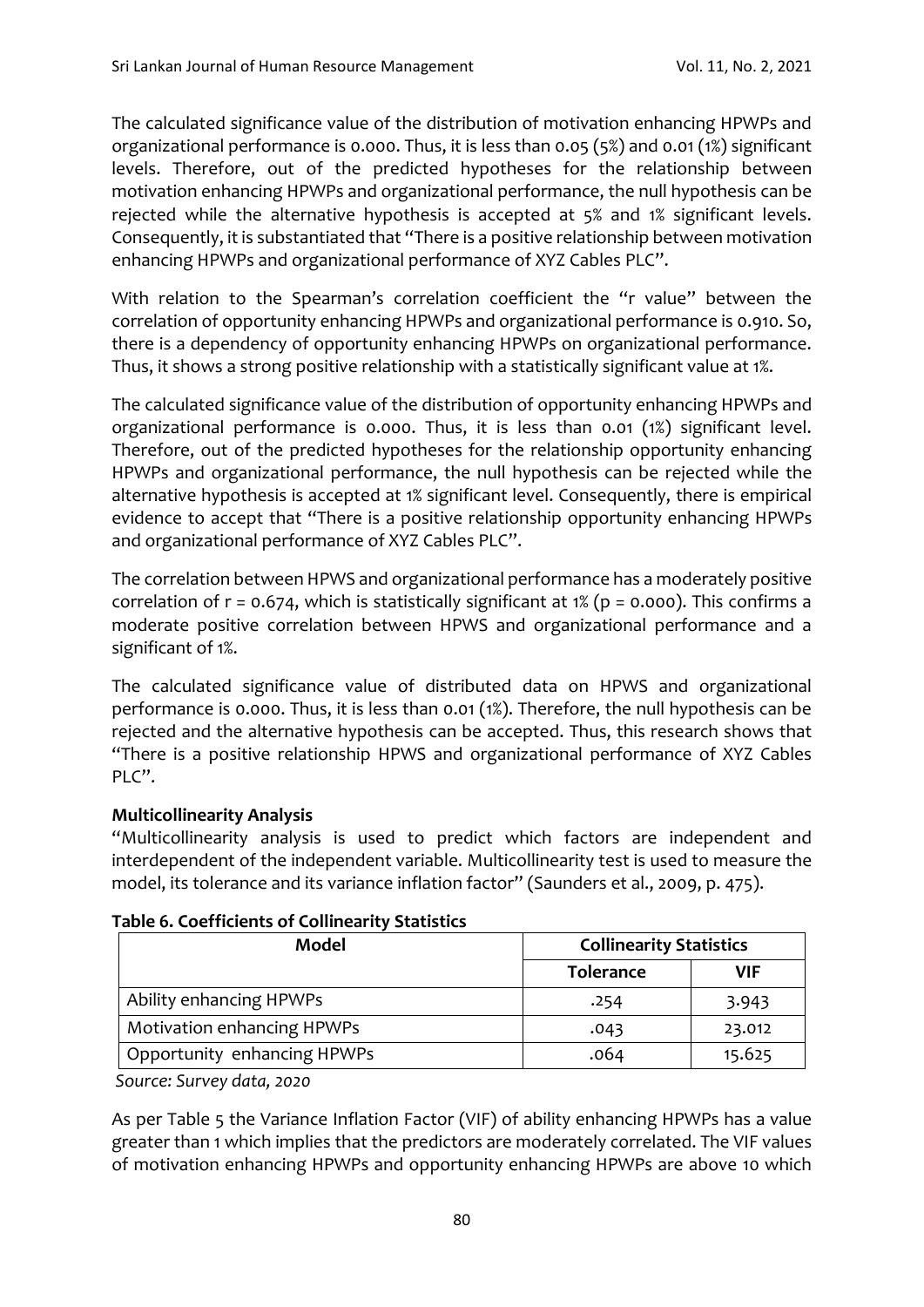signifies that regression coefficients are poorly estimated due to multicollinearity. The tolerance measures the influence of one independent variable on all other independent variables. With tolerance T<0.2 implies a multicollinearity and T<0.01 confirm a certain amount of multicollinearity. As per the above analysis in Table 4.21, the T values of motivation enhancing HPWPs and opportunity enhancing HPWPs are less than 0.2 and ability enhancing HPWPs are closer to 0.2.

### **Multiple Regression Analysis**

"Multiple regression analysis is used to predict the value of the dependent variable based on the value of two or more other variables" (Saunders et al. 2007, pp. 535). This analysis (refer to Table 7) is used to determine the overall fit and explained variance of organizational performance and the relative contribution of the independent variables to the total explained variance.

### **Table 7. Model Summary**

| <b>Model</b> |                   | R Square | <b>Adjusted R Square</b> | <b>Std. Error of the Estimate</b> |
|--------------|-------------------|----------|--------------------------|-----------------------------------|
|              | .934 <sup>d</sup> |          | .867                     | .29288                            |

a. Predictors: (Constant), High Performance Work System

#### *Source: Survey data, 2020*

The R value amounts to 0.934 for simple regression which is the correlation between the explanatory and response variable. Coefficient of determination, R Square value of 0.872 signifies the "goodness of fit" of the regression line to the set of data. This explains 0.872 of the variation in the response variable can be explained by the different values of the explanatory variable(s). The adjusted R square of 0.862 depicts the explanatory power of HPWS towards organizational performance. Therefore, the independent variable has 86.7% power to explain the dependent variable. As a result, 86.7% changes in organizational performance is explained by HPWS. It proves that the researcher has utilized most independent variable factors for determination of its relationship with organizational performance. Further adjusted R square has been represented as the modification of R square that is adjusted for the number of explanatory terms in the model. Accordingly, the model depicts an adjusted R square of 0.867. Standard error of the regression prediction which is the average distance from the regression line is 0.292.

| <b>Model</b> | <b>Sum of Squares</b> | df             | <b>Mean Square</b> |         | Sig.              |
|--------------|-----------------------|----------------|--------------------|---------|-------------------|
| Regression   | 47.425                |                | 15.808             | 184.263 | .000 <sup>b</sup> |
| Residual     | 6.948                 | 8 <sub>1</sub> | .086               |         |                   |
| Total        | 54.373                | 84             |                    |         |                   |

#### **Table 8. ANOVA**

a. Dependent variable: Organizational Performance

b. Predictors: (Constant), High Performance Work System

#### *Source: Survey data, 2020*

As per Table 8, the overall significance of the Table can be measured as 0.000 significant level which substantiates that the model is significant and relevant to measure the dependent variable.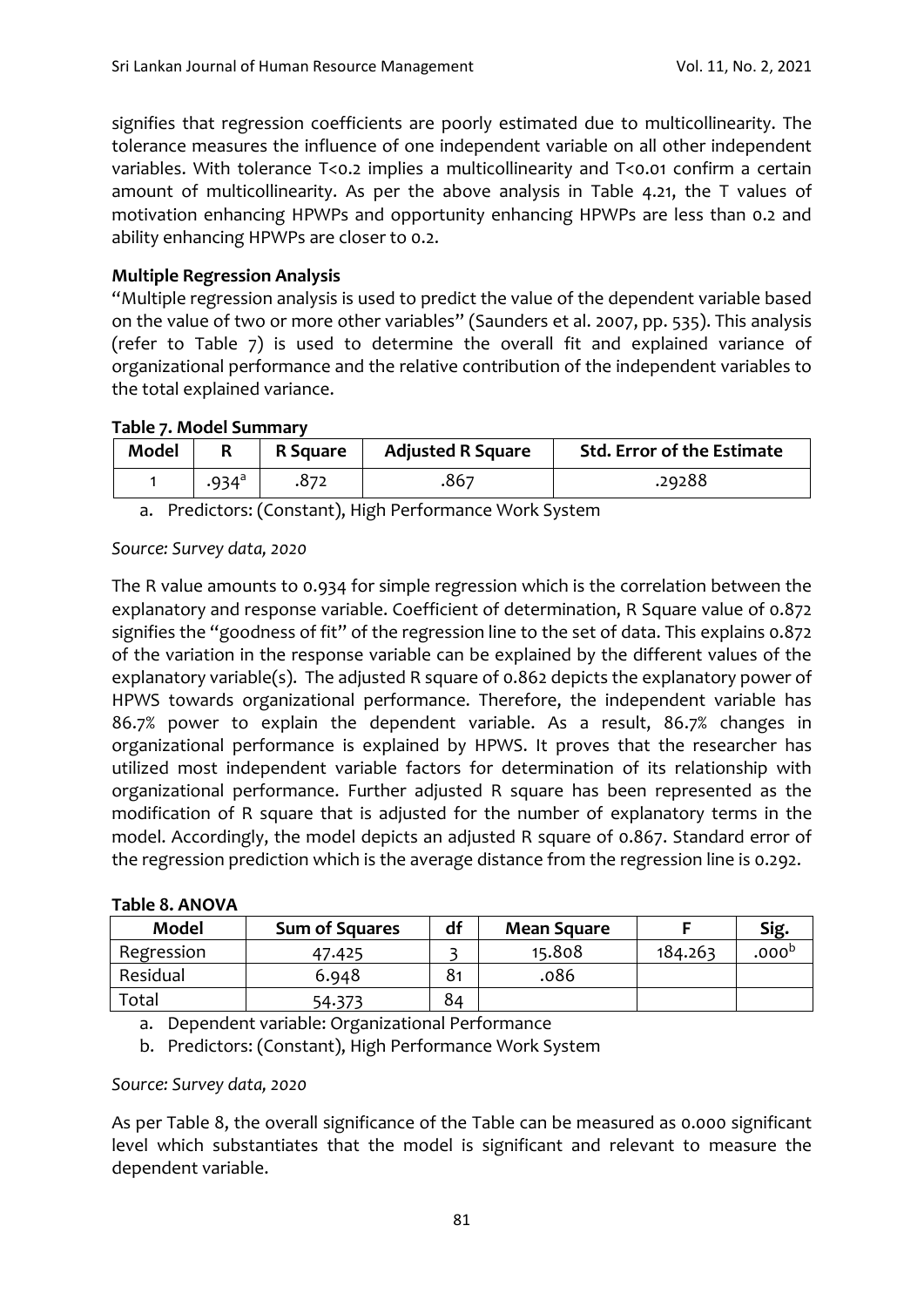| <b>Model</b>                          | <b>Unstandardized</b><br>Coefficients |                   | <b>Standardized</b><br><b>Coefficients</b> |          | Sig. |
|---------------------------------------|---------------------------------------|-------------------|--------------------------------------------|----------|------|
|                                       | В                                     | <b>Std. Error</b> | <b>Beta</b>                                |          |      |
| (Constant)                            | .301                                  | .125              |                                            | 2.414    | .018 |
| Ability enhancing<br><b>HPWPs</b>     | $-247$                                | .083              | $-235$                                     | $-2.982$ | .004 |
| Motivation enhancing<br><b>HPWPs</b>  | .025                                  | .233              | .021                                       | .108     | .914 |
| Opportunity enhancing<br><b>HPWPs</b> | 1.117                                 | .179              | .979                                       | 6.238    | .000 |

#### **Table 9. Coefficients**

*Source: Survey data, 2020*

"B" of the estimated regression coefficients that can be used to interpret the effect the explanatory/independent variable has on the response/dependent variable stand positive in HPWS. The Beta value in Table 9 depicts standardized regression coefficients. They can be used to assess which of the explanatory variables that has the largest effect on the response variable, after considering that variables are measured on different scales. Accordingly, opportunity enhancing HPWPs has the largest response variable and ascending comes as motivation enhancing HPWPs and ability enhancing HPWPs with a negative response variable. The t-statistics and their associated 2-tailed P-values are varying. Opportunity enhancing HPWPs is statistically significant at 1%, while ability enhancing HPWPs is statistically significant at 5% and motivation enhancing HPWPs is insignificant.

### **Qualitative Data Analysis**

### **Ability Enhancing HPWPs and Organizational Performance**

Despite a training budget of one million rupees for each fiscal year (Training Budget, 2019/20 and 2018/19), the discussion revealed that XYZ Cables PLC has not met the training needs of its production employees over the years, confirming the allocation for on the job training and other related technical training represents almost only 25% (HR Budget, 2019/20 and 2018/19). Consequently, the respondents reiterated the absence of a structured training program for new recruits, but declared themselves moderately satisfied with the continuing training sessions on motivation, ISO standards, including safety evacuations, safety procedures, first aid, etc. But the company has not succeeded in developing a development plan according to their views, that is to say "We work in the same machine as the one with which we started, we are not multitasking and we do not have a grading system, so we are discouraged". This proves the insufficiency of training and development opportunities offered and the inexistence of a training and development plan for everyone. The involvement of production supervisors in identifying training needs, as noted, was not practiced while common training needs are identified in shallow terms without emphasizing the needs to bridge the performance gap. The unavailability of a job rotation schedule despite the introduction of production incentives for machines according to its complexity has created a bias in the production incentive gains when employees perform monotonous tasks since the start of their career. The XYZ cables were not subjected to an effective and efficient employee evaluation, training transfer and feedback after training, but steps have been taken to streamline the process at using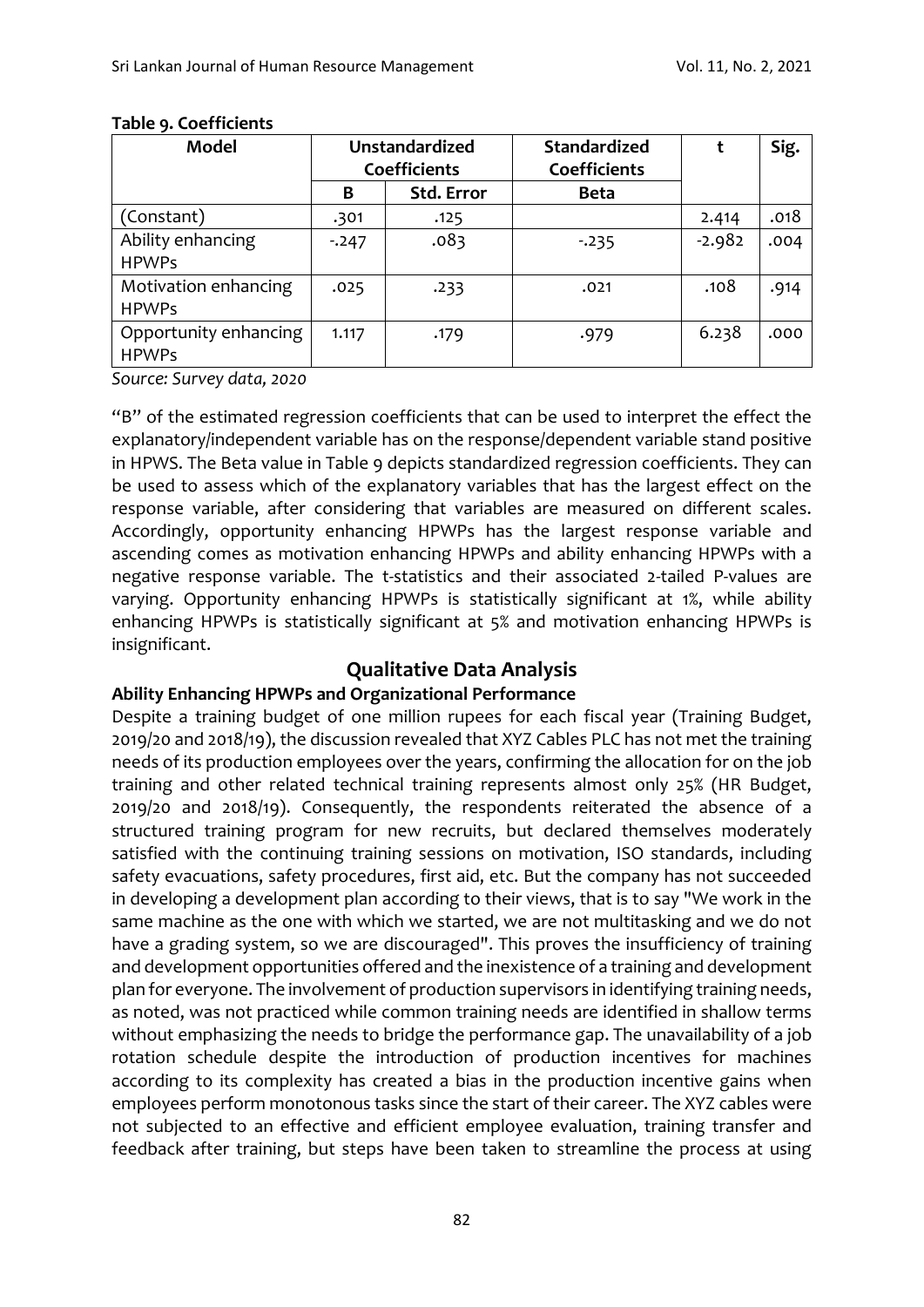effective documentation where training is planned to analyze behavioral results with the support of production superiors and to be linked to annual performance assessments.

A complete selection process instills great talent among production employees, thereby instilling a culture of talent as expressed by team leaders. They find it encouraging and motivating for existing employees to perform better because it opens the way to the identification of talents external to the company and to the infusion of new blood. Therefore, having an exhaustive selection process should develop a culture of learning and knowledge sharing according to them when competitors join XYZ Cables PLC. The cable industry is more or less a cable manufacturing school because Sri Lanka has to date no vocational training qualifications developed for cable operators, so the high attrition rate in the industry prompts management to recruit inexperienced employees that team leaders call a "dumping process", hence they feel the importance of a structured socialization and solid orientation process and to place recruits in a competitive environment for them to excel.

XYZ Cables PLC has a personalized performance evaluation tool for machine operators that incorporate both quantitative and qualitative measures of performance, namely the level of achievement of objectives, the ability to multitask, the quality housekeeping, quality of documentation, cooperation, presence, etc. Team leaders find it unfair to measure the ability to multitask by giving a cumulative score of 10 to be able to run 8 types of machines, because the company has discouraged multitasking in its configuration. In addition, the target level of achievement as mentioned is a score given according to the perception of the production supervisors on the achievement without referring to their set KPI. However, they are dissatisfied with the performance evaluation process and refer to it as "not at all worthy", due to favoritism and bias in the evaluation of performance where certain groups are discriminated. However, they are satisfied with the crossevaluation feedback process with the Managing Director, the production manager and the human resources manager, where the performance is analyzed by everyone and motivated for speaking up for any disagreement, comments on the performance gaps and how best to eliminate gaps. Hence it was evident that team leaders accepted that ability enhancement HPWPs such as training and development, recruitment and selection and performance evaluation can to an anemic level improve performance.

### **Motivation Enhancing HPWPs and Organizational performance**

Team leaders are of the belief that intrinsic motivators such as learning opportunities, inducing willingness to perform and inculcating a collaborative climate motivate them more as opposed to extrinsic motivators (performance based pay, recognition, job security and work life balance opportunities) as such they believe extrinsic motivators may remove any discomforts but will not motivate them if actions are being taken for further improvement. XYZ cables PLC has linked all the monetary benefits to performance, i.e. attendance allowance, bonus, increments, production incentive, night allowance, overtime etc. Thus, benefits directly correlate with level of individual performance. Employee recognition according to team leaders is less prevalent where neither performers nor seniors are recognized where they highlight "even though we have been working for more than 5 years, new recruits sometimes earn better than us, so our seniority is not recognized". Due to the existing roster schedule and the possibilities for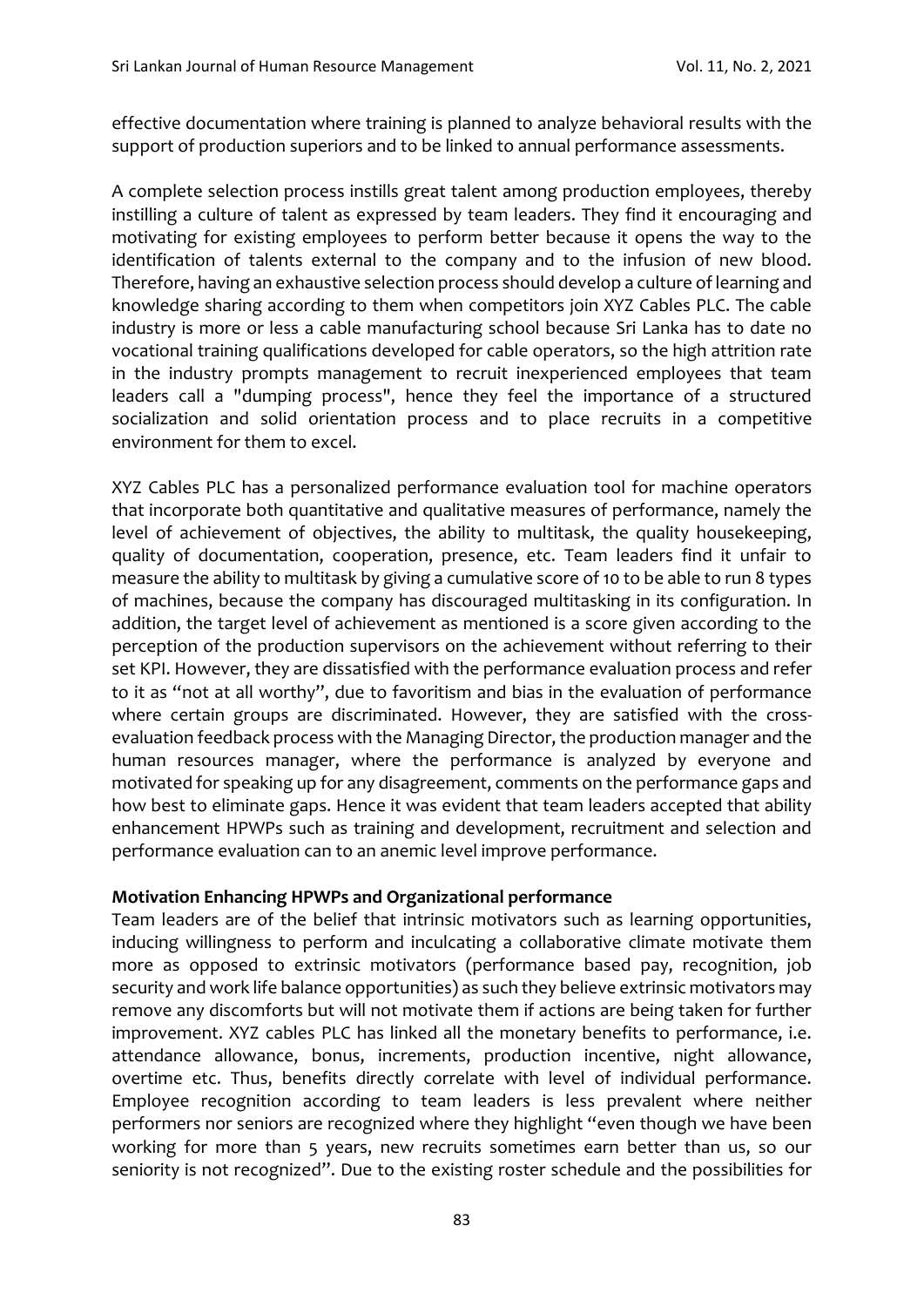shift changes along with providing school bags and books, stationery and toys annually for children of employees, enhance opportunities for work life balance. They perceive their jobs to be secure but recent disciplinary inquiries and actions for "minute causes" as framed by team leaders, has injected a more "carefree atmosphere to careworn atmosphere".

"We don't have opportunities to learn, share and apply" was the immediate and most common response of team leaders even though they gauged that it can impart "positive vibes for willingness to learn, perform and collaborate". To advance a collaborative culture, they suggested the "Path-breaking program (a program conducted by the HR department to its staff employees to improve team building skills) and Company Wide Improvement Program (CWIP), a platform which empowers employees to suggest and "voice themselves" to be widened to the production and maintenance employees as "there is a cold war among production employees and with the maintenance employees" which remains unresolved for years due to non-availability of adequate and proper interventions. Thereupon team leaders collectively affirm that motivation enhancing HPWPs whether intrinsic or extrinsic has a "limited, temperate and moderate" impact on performance.

#### **Opportunity Enhancing HPWPs and Organizational performance**

Implications on employee involvement through adequate team building activities and a decision-making process via platforms developed by management, as team leaders have pointed out, "improve our opportunities for engagement and make us proud of the fact that we are business partners with ownership of the business which in turn allow us to reach new heights". But they feel that they have fewer opportunities for employee involvement even if they are "ready to share a platform with management" where the HR department acts as a facilitator, but they think that "HR is incapable to filter and channel our concerns' proving HR to be ineffective in performing HR roles. Team leaders also believe that "more than improving our abilities and motivating us, opportunities make us feel better and make us perform better because we can acquire skills over time and whether we are motivated or not, we perform at a certain level, but opportunity is crucial for our morale and our incessant desire to perform".

They perceive the contemporary suggestion, the complaint and investigation system are praiseworthy because they feel that their concerns are heard through a root-cause analysis in 2016 followed by HR interventions as well as an audit meeting organized with the Managing Director, and a post-effectiveness analysis of HR interventions across the two quantitative and qualitative measures such as employee perception, production superiors perception, turnover rate, quality of housekeeping, absenteeism rate, wastage, customer complaints, goal achievement, recruitments, etc. and whether the transformation is positive or not has been communicated to all production staff through an effective meeting progressing with the future HR plan for transparency and to gain the support of employees to succeed where they gained "faith and willingness to cooperate". The adequacy of the organizational process for sharing and communicating information is limited to certain cases where they do not find a continuous and structured process where only notices works well in this regard.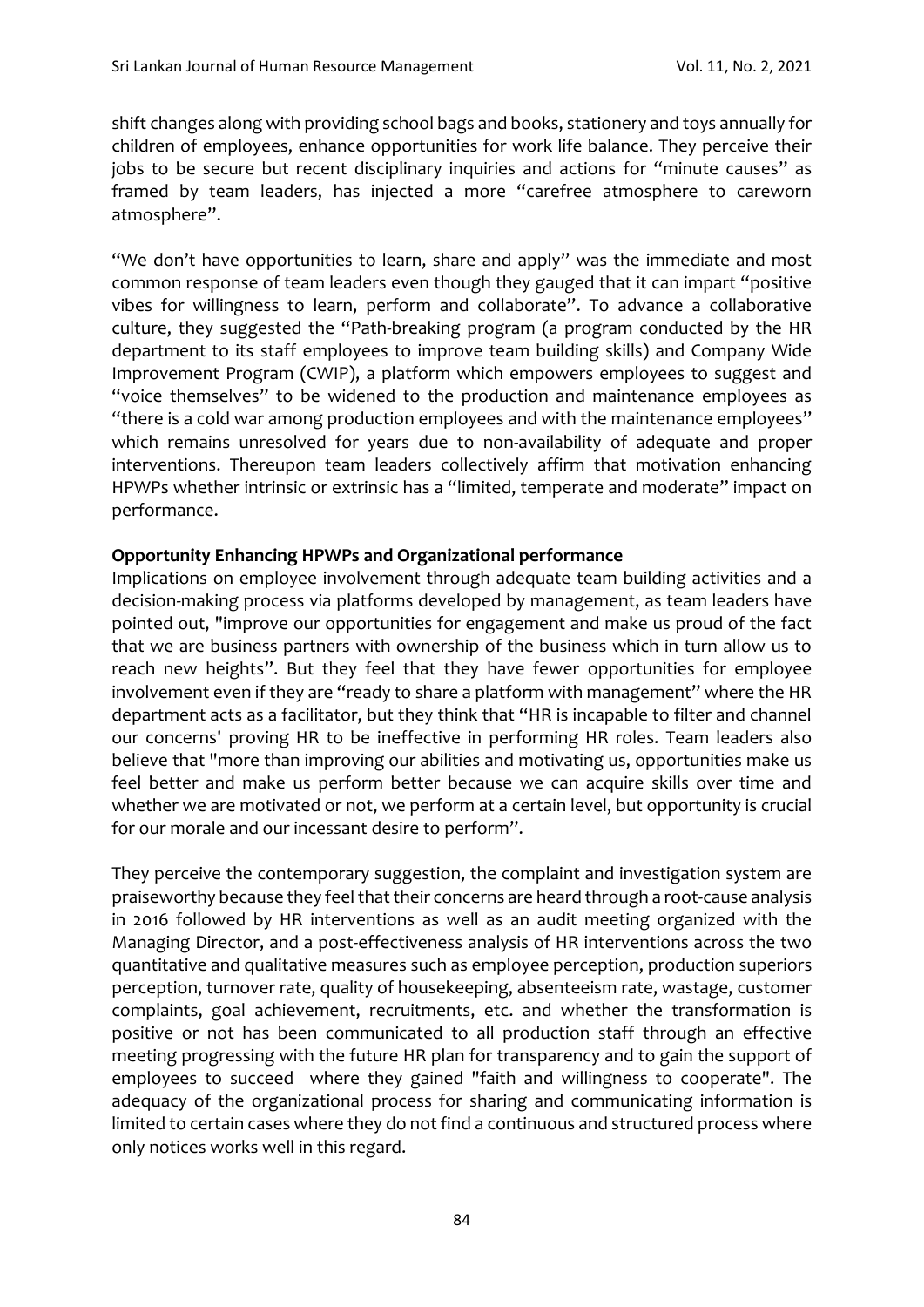In terms of job design, team leaders have a moderate view of job rotation, while few disagree and some agree that they have job rotation, confirming ambiguous opinions, but when inquired, this was declared as an unfair and biased job rotation based on favoritism. It has been well noted that the working conditions of employees with regard to the nonmonetary benefits provided such as meals, transport and boarding houses as well as concerns for safety, health and hygiene have a considerable number of concerns they express as "microscopic concerns that are not overlooked by management and if resolved can have a supportive work environment".

Team leaders believe that they have a better opportunity for responsibility and authority in their work and "feel that we have a role to play than following routine instructions", which they translate positively by improving the process with great concern for waste. Irregular and regular work arrangements at XYZ Cables PLC are considered "encouraging" and "relaxing" for team leaders who vouch for the rest of the production staff because the company allows shift changes and tolerates absenteeism, as employees are more responsible for letting management know to make covering arrangements. Therefore, team leaders perceive that HPWPs to improve opportunities in employee involvement, knowledge sharing, task design and autonomy greatly improve their performance compared to capacity and motivation improvement because they perceive that it cultivates an "organizational citizenship behavior ''.

### **HPWS and Organizational Performance**

Team leaders were of the view that a high performing work culture where every HR practice drives the strategic business goal while adopting strategies to improve employee abilities, motivation and opportunity will definitely improve employee performance and will pave the way for "decreased wastage and especially cost of production which is the crucial attempt of XYZ Cables PLC during the negative economic trend". The attempt of converting to a high performance work system according to them "is advantageous for the company" when "employees are treated the flagship of XYZ Cables PLC to gain a competitive advantage in the cable market to sustain the market share amidst volatile, highly competitive and monopolistic cable market". It is vouched that opportunities to engage and autonomy to get involved with the management in the decision making process along with ability to involve in its initiatives will make employees "feel that they are no longer employees, but partners of business, contributing to the bottom line of the company". They are of the notion that their KPIs should be derived from the strategic business goal while its impact is readily visible "to sense a belongingness to the company as a key contributor for its success". At the moment the HR practices in the company revolve around the three key layers to enhance ability, motivation and opportunity, but "they operate in silos and needs an integrative approach" where all the HR practices drive a unified HR objective which has been derived from the business goal of the company. Hence team leaders affirm moderate views on the capacity of a HPWS on improving organizational performance of XYZ Cables PLC for a sustainable competitive advantage.

### **Discussion and Implications**

The findings of the study support the mounting body of knowledge that HPWS improves organizational performance among other resources that can bring a competitive edge to compete amongst volatile market conditions. It was evident that XYZ Cables PLC has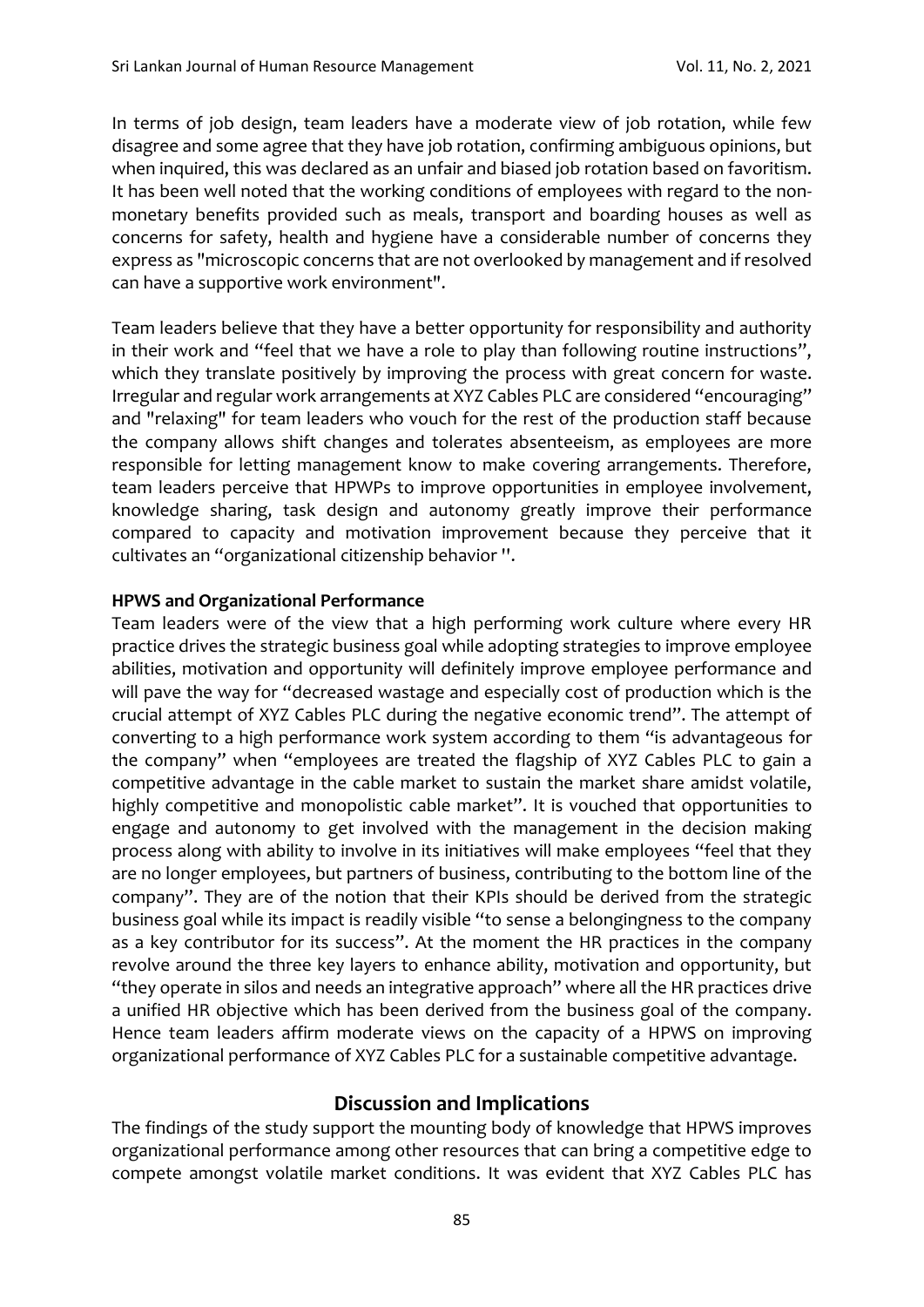begun to focus on HPWS, which is indicative of the perception of employees on the performance results of HPWPs. This study differs from many similar studies as HPWS measures were obtained from end receivers as they understand the existence and effectiveness that are directly related to the expected employee performance level and corporate return. Hence the study provides a framework for an appropriate HPWS to standardize for everyday use as the research enhances resilience and provides basic guidelines for organizations on how to work with different HPWPs to achieve organizational objectives and effectiveness. Overall, these findings shed light on the mechanisms that influence HPWS and help bridge the gap between the macro and micro perspectives of HRM.

However, although research efforts on HPWS have shown a positive impact on organizational performance (Meadows and Pick, 2010; Becker and Huselid, 1998), there are still significant differences in the implementation of HPWS in the business context (Kaufman, 2010) as evidenced from the results on the moderate relationship between HPWS and organizational performance of XYZ Cables PLC where Patel and Conklin (2012) also confirm that the prevalence of HPWS is still limited, despite valid educational claims.

"One explanation for the gap between empirical results and actual implementation is that professionals alternate with HPWS based on previous performance decisions as implementing HPWS requires time, effort and the development of an administrative account" (Kintana, Alonso, and Olaverri, 2006, p.72) as evidence for early adoption and implementation of HPWPs creates the support and resources needed to make new investments in HR practices. Performance results not only do realistic assessments of the performance impact of HPWS, but also the potential for reverse causation be carefully considered because it determines whether HPWS will continue, be developed, or revised.

Even though there is a considerable disparity between quantitative and qualitative findings in terms of the relationship between ability enhancing HPWPs and organizational performance where quantitative analysis proved a weak relationship, the qualitative analysis was supportive enough to prove wrong the feeble correlation providing moderate views on the same. This could be also due to the perception error affecting quantitative data of employees which is due to the perception of employees at the time of data collection, emotional constraints, external inducements and situations they are facing can have a considerable impact on deviating results of established theory in literature (Sekaran, 2003).

Even if indefatigable amount of empirical evidence has proved a high correlation between HPWS and organizational performance, Combs, Ketchen, Hall, and Liu, (2006) moderately estimate the correlation between HPWS and business performance while Subramani's (2009) meta-analysis also showed a moderate impact on motivation and capacity building practices while having a weak relationship in relation to ability. A meta-analysis by Paracha, Wan, and Amin, (2014) has shown a moderating effect on skills, opportunities and motivational development practices. Wright, Gardner, and Moynihan, (2003) conducted a detailed examination of the causal relationship between HPWS and performance on a time line, where it demonstrated a moderate relationship while Huselid and Becker (1996) importantly identified that the impact of HPWS remains strong only after one and a half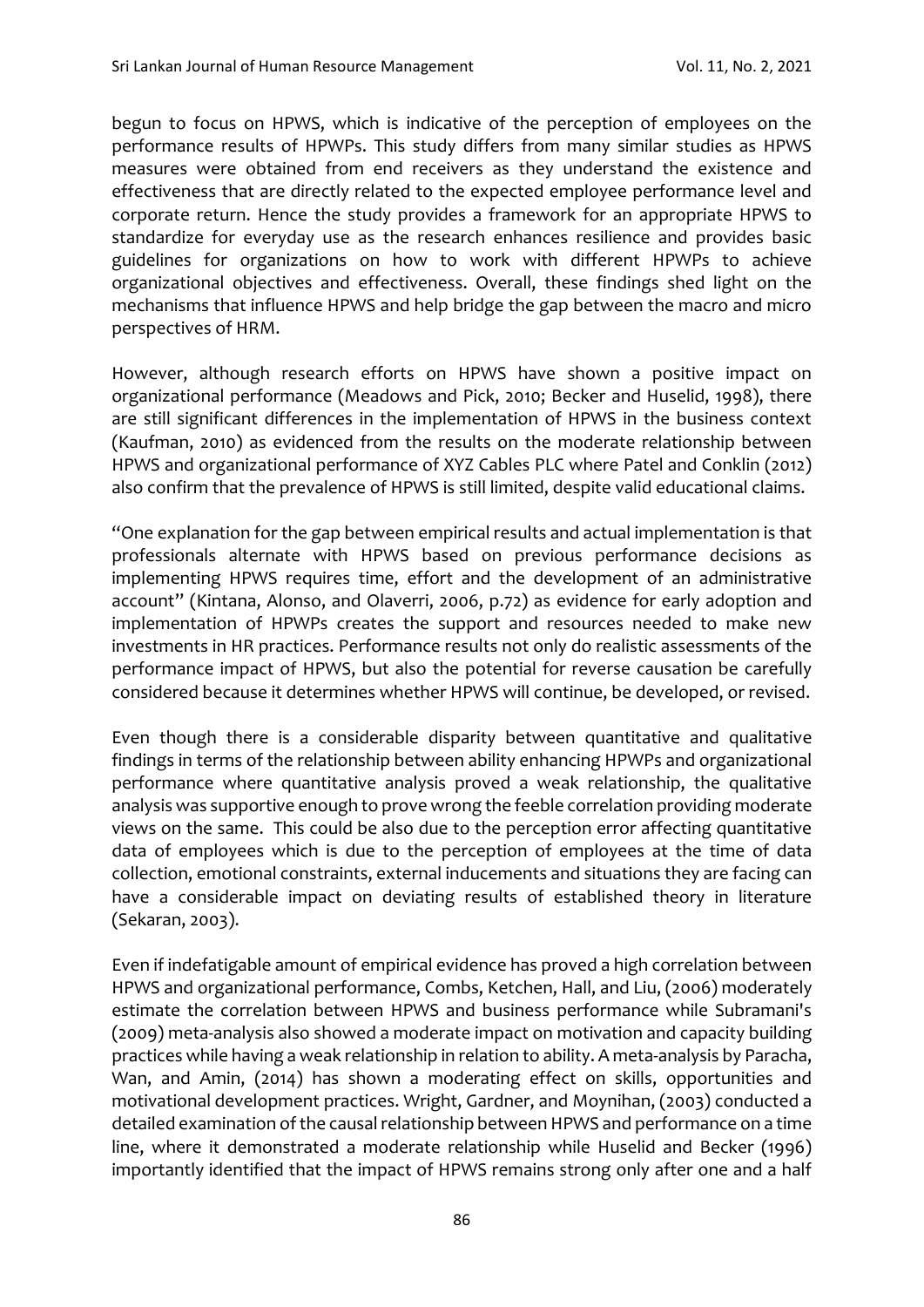years to realize the benefits of introducing or changing HPWS practices and thence cross sectional data analysis remains problematic.

# **References**

- Appelbaum, E., Bailey, T., Berg, P., and Kalleberg, A. (2000), *Manufacturing Advantage: Why High Performance Work System Pay off*, Cornell University Press, Ithaca, NY.
- Armstrong, M. and Baron, A. (1998), *Performance Management: The New Realities*, Institute of Personnel and Development, London.
- Arthur, J. (1994), Effects of human resource systems on manufacturing performance and turnover, *Academy of Management Journal*, Vol.37, No.3, pp. 670-687.
- Bal, P.M. and De Lange, A.H. (2015), From flexibility human resource management to employee engagement and perceived job performance across the lifespan: A multi sample study, *Journal of Occupational and Organizational Psychology*, Vol.88, No.1, pp. 126-154.
- Batt, R. (1995), *What are the effects of work restructuring on employee well-being and firm performance? Evidence from telecommunications services*, Working Paper No. 95-29, Cornell University Centre for Advanced Human Resource Services, Ithaca NY.
- Becker, B.E. and Huselid, M.A. (1998), High performance work systems and firm performance: a synthesis of research and managerial implications, *Research in Personnel and Human Resources Management*, Vol.16, No.1, pp. 53-101.
- Becker, B.E., Huselid, M.A., Pickus, P.S., and Spratt, M.F. (1997), HR as a source of shareholder value: research and recommendations, *Human Resource Management*, Vol. 36, No.1, pp. 39-47.
- Bello-Pintado, A. (2015), Bundles of HRM practices and performance: Empirical evidence from a Latin American context, *Human Resource Management Journal*, Vol.25, No.3, 311-330.
- Boxall, P. and Purcell, J. (2003), *Strategy and Human Resource Management*, Palgrave Macmillan, London.
- Boxall, P. (2012), High performance work systems: what, why, how and for whom?, *Asia Pacific Journal of Human Resources*, Vol.50, pp. 169–186.
- Boxall, P., Ang, S.H., and Bartram, T. (2011), Analyzing the 'black box' of HRM: uncovering HR goals, mediators, and outcomes in a standardized service environment, *Journal of Management Studies*, Vol.48, No.7, pp. 1504-1532.
- Caldwell, C. (2012), Moral Leadership: A Transformative Model for Tomorrow's Leaders, *Entrepreneur*, Vol.38, No.3, pp. 81-87.
- Chang, P. and Chen, S. (2011), Crossing the level of employee's performance: HPWS, affective commitment, human capital, and employee job performance in professional service organizations, *The International Journal of Human Resource Management*, Vol.22, No.4, pp. 883-901.
- Chen, S.L. (2018), Cross-level effects of high-commitment work systems on work engagement: The mediating role of psychological capital, *Asia Pacific Journal of Human Resources*, Vol.56, No.3, pp. 384-401.
- Choi, M. and Yoon, H.J. (2015), Training investment and organizational outcomes: A moderated mediation model of employee outcomes and strategic orientation of the HR function, *The International Journal of Human Resource Management*, Vol.78, No.8, pp. 1-20.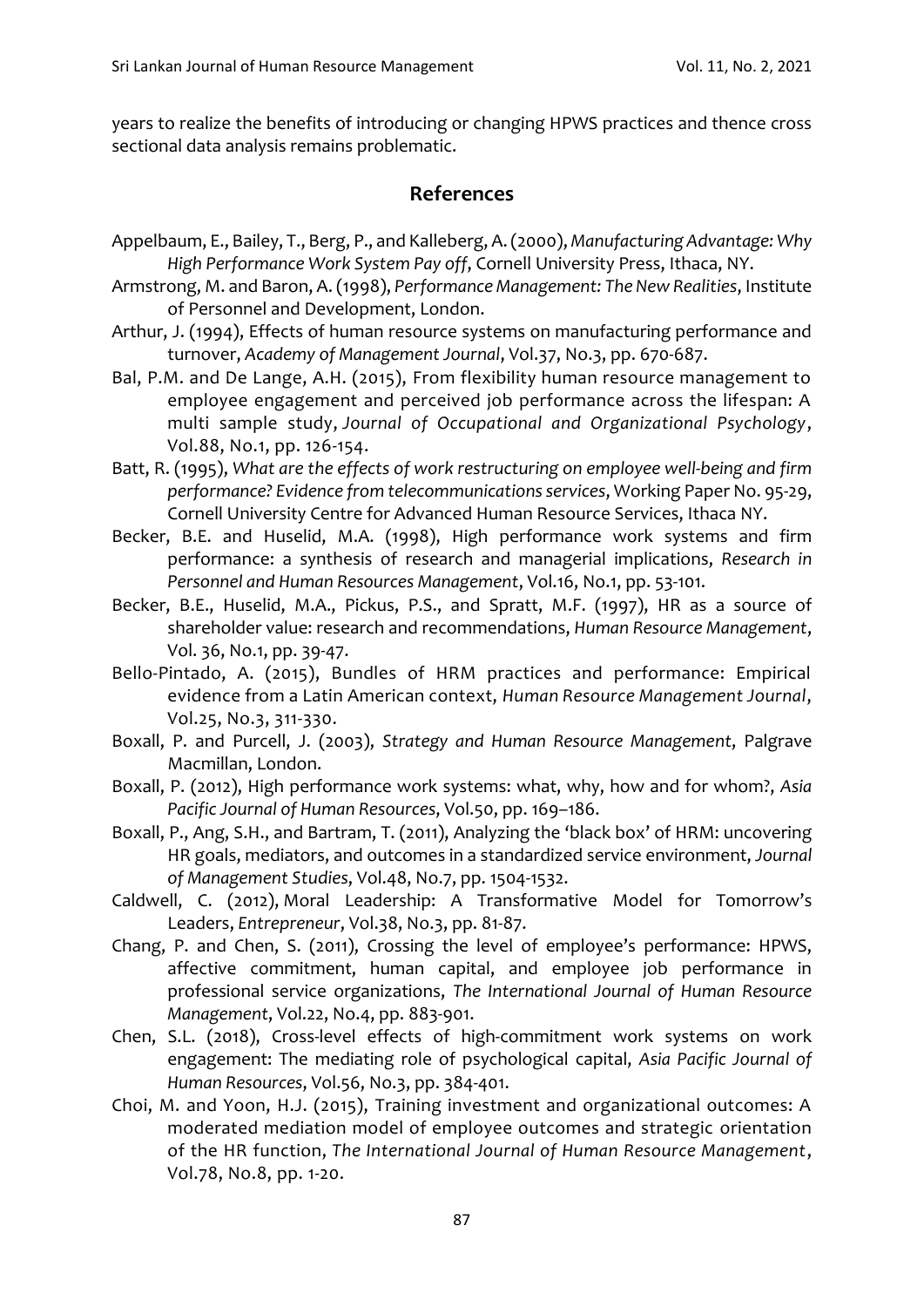- Choi, J.H. (2014), The HR-performance link using two differently measured HR practices, *Asia Pacific Journal of Human Resources*, Vol.52, No.3, pp. 370-387.
- Cooray V.K.M. and Dayarathne, N.W.K.D.K. (2017), Aligning High Performance Work Systems with Internal Organizational Context: Case Studies from Sri Lankan IT Companies, Sri *Lankan Journal of Human Resource Management*, Vol.7, No.1, pp. 35- 58.
- Darwish, T., Singh, S., and Mohammed, A. (2013), The role of strategic HR practices in organizational effectiveness: an empirical investigation in the country of Jordan, *The International Journal of Human Resource Management*, Vol.24, No.17, pp. 3343- 3362.
- Dayarathne, N.W.K.D.K. (2014), *The Effect of HPWS on Organizational Performance: A Case Study of two Commercial Banks in Sri Lanka*, Annual Research Symposium, National Centre for Advanced Studies in Humanities and Social Science, 2014.
- De Silva H.M. and Chandrika, K.A.C. (2016), The Paradox of High Performance Work Systems: An Empirical Investigation on Perceived High Performance Work Systems & Employees' Negative Psychological Outcomes of Executives in Selected Licensed Commercial Banks in Sri Lanka, 3rd International HRM Conference, Vol.3, No.1, 08th October, 2016.
- Delaney, J. T. and Huselid, M. A. (1996), The Impact of Human Resource Management Practices on Perceptions of Organizational Performance, *The Academy of Management Journal*, Vol.39, No.4, pp. 949-969.
- Delaney, J. and Godard, J. (2002), An industrial relations perspective on the highperformance paradigm, *Human Resource Management Review*, Vol.11, No.4, pp. 395- 429.
- Delaney, J.T. and Godard, J. (2001), An industrial relations perspective on the high performance paradigm, *Human Resource Management Review*, Vol.11, No.4, pp. 395- 429.
- Delery, J.E. (1998a), Issues of fit in strategic human resource management, *Human Resource Management Review*, Vol.8, No.3, pp. 289-309.
- Delery, J.E. and Doty, D.H. (1996), Modes of theorizing in strategic human resource management: Test of universalistic, contingency, and configurationally performance predictions, *Academy of Management Journal*, Vol.39, No.4, pp. 802- 835.
- Delery, J.E. (1998b), Issues of fit in strategic human resource management: Implications for research, *Human Resource Management Review*, Vol.8, No.3, pp. 289-309.
- Fan, D., Cui, L., Zhang, M.M., Zhu, C.J., Härtel, C.E., and Nyland, C. (2014), Influence of high performance work systems on employee subjective well-being and job burnout: empirical evidence from the Chinese healthcare sector, *The International Journal of Human Resource Management*, Vol.25, No.7, pp. 931-950.
- Fu, N. (2013), Exploring the impact of high performance work systems in professional service firms: a practices-resources-uses-performance approach, *Consulting Psychology Journal: Practice and Research*, Vol.65, No.3, pp. 240-257.
- Gamage, P.N. (2013), High Performance Work Practices and Behavioural Outcomes of three Star Class Hotels in Sri Lanka, *International Journal of Marketing, Financial Services & Management Research*, Vol.2, No.4, pp. 1-9.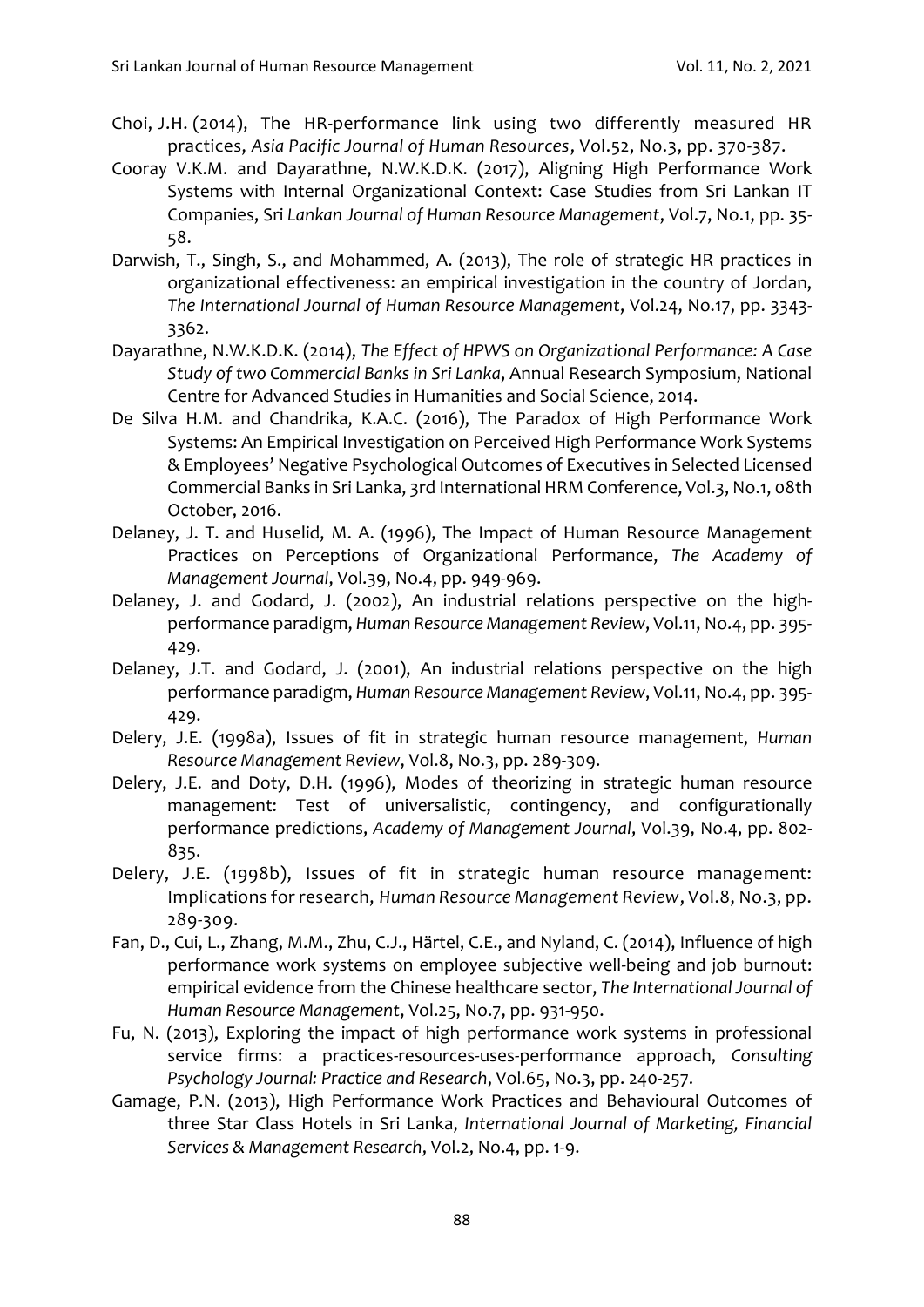- Garg, N. (2015a), Readiness of Indian Inc. for modern HRM practices, *IUP Journal of Organizational Behaviour*, Vol.14, No.1, pp. 58-76.
- Garg, N. (2015b), Organizational role stress in dual-career couples: mediating the relationship between HPWPs, employee engagement and job satisfaction, *The IUP Journal of Management Research*, Vol.14, No.3, pp. 43-57.
- Garg, N. and Punia, B.K. (2017), Developing high performance work system for Indian insurance industry, *International Journal of Productivity and Performance Management*, Vol.66, No.3, pp. 320-337.
- Godard, J. (1999), Do implementation processes and rationales matter? The case of workplace reforms, *Journal of Management Studies*, Vol.36, No.5, pp. 679-704.
- Gracia, J.A.M. and Tomas, J.M. (2016), Deconstructing AMO framework: A Systematic Review, *Intangible Capital*, Vol.12, No.4, pp. 1-18.
- Guest, D. E. (1997), Human resource management and performance: a review and research agenda, *International Journal of Human Resource Management*, Vol.8, No.3, pp. 263– 276.
- Guthrie, J.P. (2001a), The management, measurement and the reporting of intellectual capital, *Journal of Intellectual Capital*, Vol.2, No.1, pp. 27-41.
- Guthrie, J.P. (2001b), High-involvement work practices, turnover, and productivity: evidence from New Zealand, *Academy of Management Journal,* Vol.44, No.1, pp. 180- 191.
- Guthrie, J.P., Flood, P.C., Liu, W., and MacCurtain, S. (2009), High performance work systems in Ireland: human resource and organizational outcomes, *The International Journal of Human Resource Management*, Vol.20, No. (1), pp. 112-125.
- Hackman, J.R. and Oldham, G.R. (1980), *Work redesign*, Reading, MA: Addison- Wesley.
- Hughes, J. (2007), The Ability-Motivation-Opportunity Framework for Behavior Research in IS. *2007 40th Annual Hawaii International Conference on System Sciences* (HICSS'07), pp. 1-10.
- Huselid, M. (1995), The impact of human resource management practices on turnover, productivity, and corporate financial performance, *Academy of Management Journal, Vol.*38, No.3, pp. 635-672.
- Iddagoda, Y.A. and Opatha, H.D.N.P. (2018), The intensity of the implementation of highperformance work practices in selected Sri Lankan companies, *Społeczeństwo i Rodzina*, Vol.56, No. 3, pp. 69-95.
- Jayantha, P. K. J. (2014), The Impact of High Performance Work Systems on Organizational Performance: A Study of the Fast Moving Consumer Goods Sector in Sri Lanka, *Human Resource Management Journal*, Vol. 2, No.2, pp. 1-8.
- Jayarathna, S. M. D. Y. and Shermila, K.A.U. (2018), The impact of perceived high performing work practices on employee engagement: a study on multinational corporations operating in Sri Lanka, *Asian Journal of Empirical Research*, Vol.8, No.4, pp. 150-161.
- Jiang, K., Lepak, D.P., Han, K., Hong, Y., Kim, A., and Winkler, A.L. (2012), Clarifying the construct of human resource systems: Relating human resource management to employee performance, *Human Resource Management Review*, Vol.22, No.2, pp. 73-85.
- Jiang, K., Takeuchi, R., and Lepak, D.P. (2013), Where do we go from here? New perspectives on the black box in strategic human resource management research, *Journal of Management Studies*, Vol.50, No.8S, pp. 1448-1480.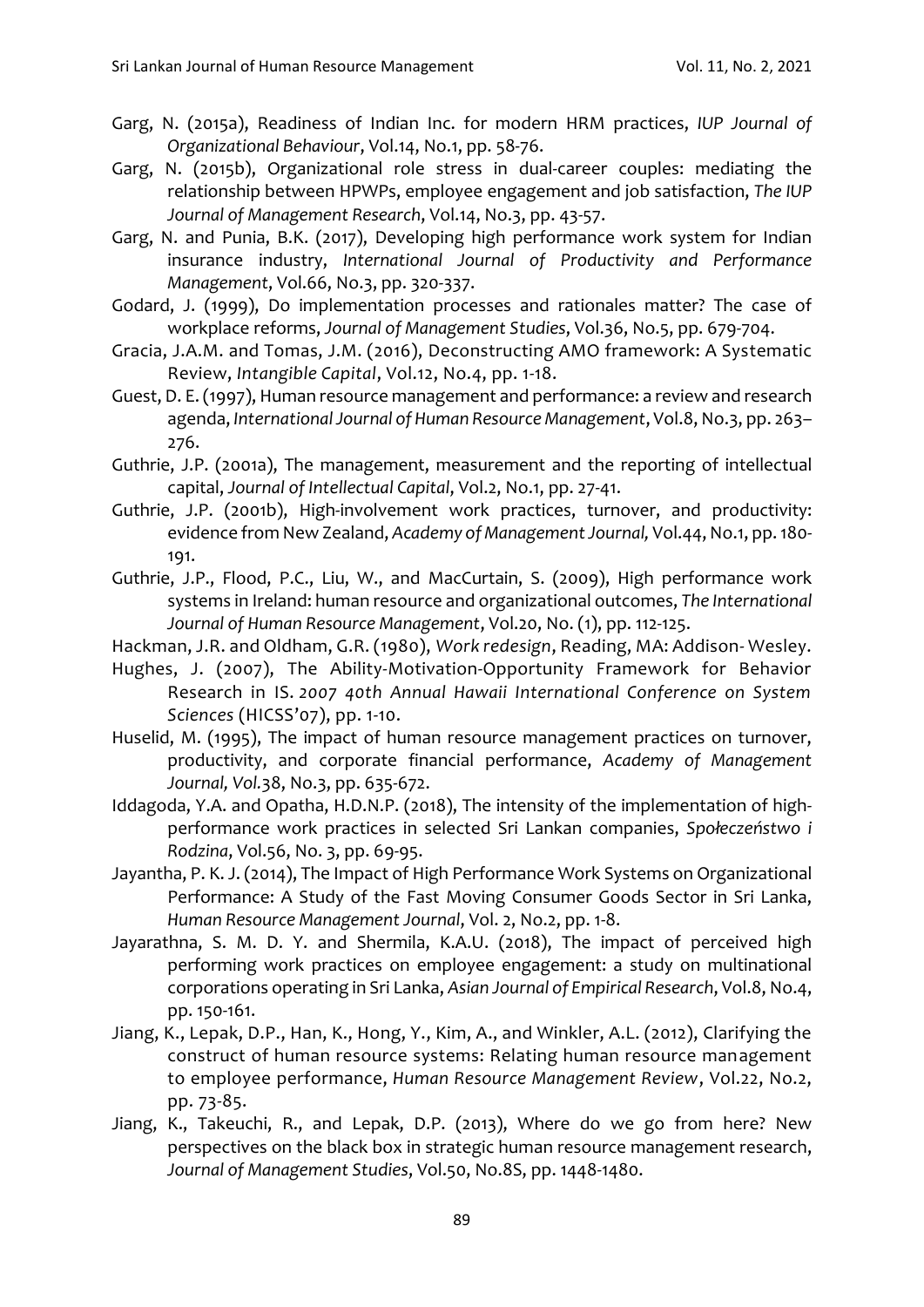- Katou, A.A. and Budhwar, P.S. (2010), Causal relationship between HRM policies and organizational performance: evidence from the Greek manufacturing sector, *European Management Journal*, Vol.28, No.1, pp. 25-39.
- Kaufman, B. (2010), SHRM theory in the post‐Huselid Era: why it is fundamentally misspecified, *Industrial Relations: A Journal of Economy and Society,* Vol.49, No.2, pp. 286-313.
- Kehoe, R.R. and Wright, P.M. (2013), The impact of high-performance human resource practices on employees' attitudes and behaviors, *Journal of Management,* Vol.39, No.2, pp. 366-391.
- Kintana, M.L., Alonso, A.U., and Olaverri, C.G. (2006), High-performance work systems and firms' operational performance: the moderating role of technology, *The International Journal of Human Resource Management,* Vol.17, No.1, pp. 70-85.
- Kroon, B., Van De Voorde, K., and Timmers, J. (2013), High performance work practices in small firms: A resource-poverty and strategic decision-making perspective, *Small Business Economics*, Vol.41, No.1, pp. 71-91.
- Kuvaas, B. (2008), An exploration of how the employee–organization relationship affects the linkage between perception of developmental human resource practices and employee outcomes, *Journal of Management Studies,* Vol.45, No.1, pp. 1-25.
- Laursen, K. and Foss, N. (2003), New human resource management practices, complementarities and the impact on innovation performance, *Cambridge Journal of Economics,* Vol.27, No.2, pp. 243-263.
- Lawrence, P.R. and Lorsch, L.W. (2012), *Organization and Environment: Managing Differentiation and Integration,* Boston: Division of research, Graduate School of Business Administration, Harvard University Press, 1969. 25.
- Lepak, D.P. and Snell, S.A. (1999), The human resource architecture: toward a theory of human capital allocation and development, *Academy of Management Review,*  Vol.24, No.1, pp. 31-48.
- London metal exchange statistics (2016), *Aluminum/Copper price fluctuation*, August 29 [http://www.lme.com.](http://www.lme.com/)
- Luna-Arocas, R. and Camps, J. (2008), A model of high performance work practices and turnover intentions, *Personnel Review*, Vol 37, No.1, pp. 26-46.
- Mcduffie, J. P. (1995), Human resource management bundles and manufacturing performance: organizational logic and flexible production systems in the world auto industry, *Industrial and Labor Relations Review, Vol.*48, No.2, pp. 197–221
- Meadows, M. and Pike, M. (2010), Performance management for social enterprises, *Systemic Practice and Action Research*, Vol.23, No.2, pp. 127-141.
- Morgan, G. (2006), *Images of Organization,* Updated edition, Thousand Oaks, CA: Sage Publications, pp. 1-520
- Obeidat, B.Y., Masa, T., and Abdallah, A.B. (2014), The relationships among human resource management practices, organizational commitment, and knowledge management processes: a structural equation modeling approach, *International Journal of Business Management*, Vol.9, No.3, pp. 9-26.
- Obeidat, M., Bray, M., and Mitchell, R. (2010), Examining the Link between High Performance Human Resource Practices (HPHRP) and Organizational Performance: Evidence from the Jordanian Manufacturing and Financial Sectors, *Anzam Org*, Vol.5, No.6, pp. 8-23. [http://www.anzam.org/wp](http://www.anzam.org/wp-content/uploads/pdf-manager/809_ANZAM2010-293.PDF)[content/uploads/pdf-manager/809\\_ANZAM2010-293.PDF](http://www.anzam.org/wp-content/uploads/pdf-manager/809_ANZAM2010-293.PDF)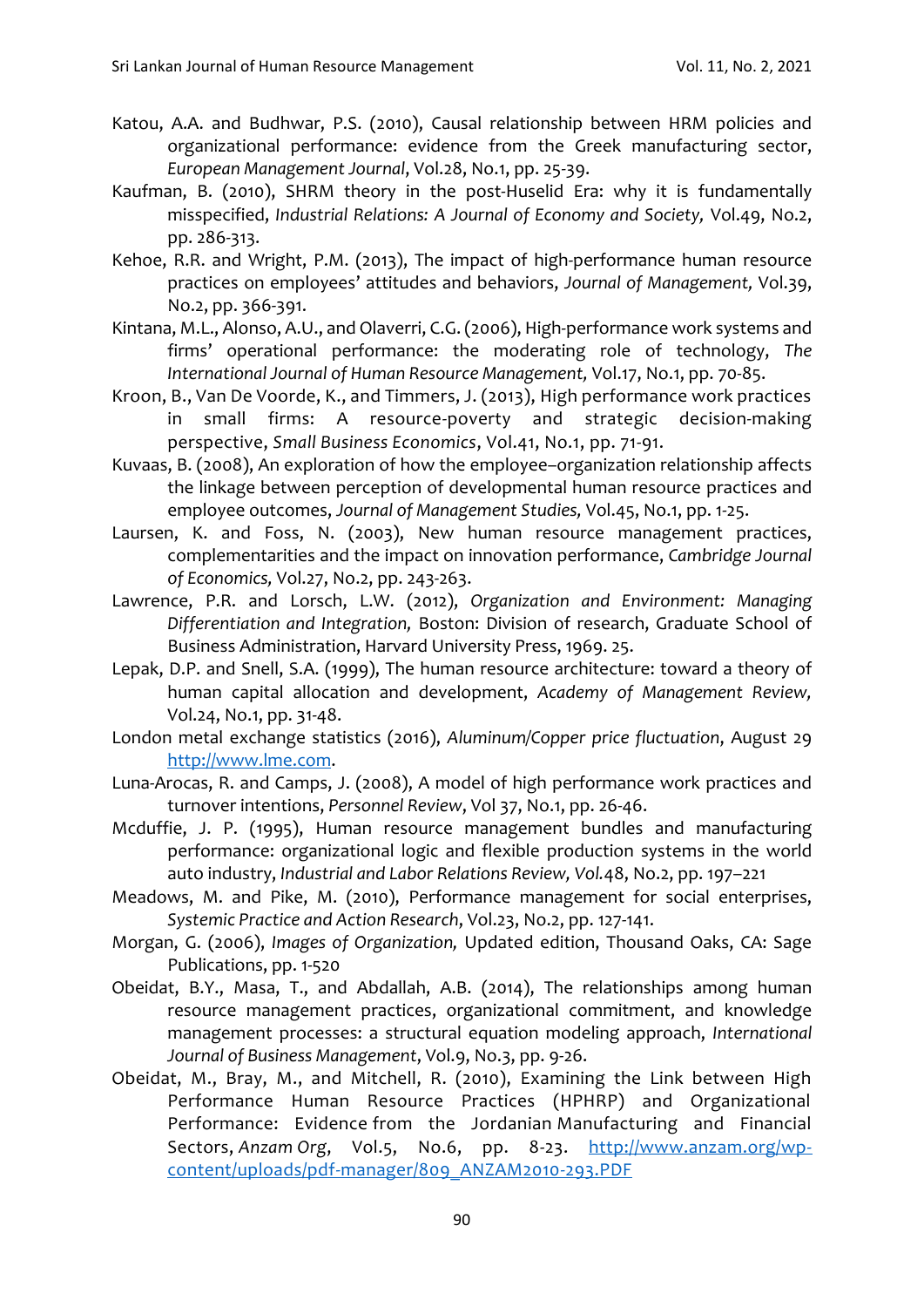- Paauwe, J. (2009), HRM and performance: achievements, methodological issues and prospects, *Journal of Management Studies*, Vol.46, No.1, pp. 129-142.
- Paracha, O., Wan, I.K., and Amin, S. (2014), The concept of HPWS-Performance relationship: Framework for Education Industry, *Intangible Capital,* Vol.10, pp. 664- 695.
- Patel, P. and Conklin, B. (2012), Perceived labor productivity in small firms the effects of high performance work systems and group culture through employee retention, *Entrepreneurship Theory and Practice*, Vol.36, No.2, pp. 205-235.
- Pfeffer, J. (1994), *Competitive Advantage through People: Unleashing the Power of the Workforce*, Harvard Business School Press: Boston, MA.
- Punia, B.K. and Garg, N. (2012), High performance work practices in Indian organizations: exploration and employees' awareness, *Asia-Pacific Journal of Management Research and Innovation*, Vol.8, No.4, pp. 509-516.
- Purcell, J. and Kinnie, N. (2007), HRM and business performance, in Boxall, P., Purcell, J. and Wright, P. (Eds), *The Oxford Handbook of Human Resource Management,*Oxford University Press: Oxford, pp. 533-551.
- Raidén, A.B., Dainty, A.R.J., and Neale, R.H. (2006), Balancing employee needs, project requirements and organizational priorities in team deployment, *Construction Management and Economics*, Vol.24, No.8, pp. 883-895.
- Saravanabawan. A. (2017), High Performance Work Practices and Employee Attitude: Evidence from Hotel Industry in Sri Lanka, *Journal of Business Studies,* Vol.4, No.9, pp. 42-60.
- Saunders, M., Lewis, P., and Thornhill, A. (2007), *Research Methods for Business Students,* 6th Edition, London: Pearson.
- Schuler, R. S. and Jackson, S. E. (2004), *Human resource management in context.* In: R. Blanpain/C. Engels (eds.): *Comparative labour law and industrial relations in industrialized market economies*, The Hague: Kluwer Law International.
- Scouller, J. (2011), *The Three Levels of Leadership: How to Develop Your Leadership Presence, Knowhow and Skill,* Cirencester: Management Books 2000.
- Selden, C.S. and Sowa, J.E. (2015), Voluntary turnover in nonprofit human service organizations: the impact of high performance work practice, *Human Service Organizations: Management, Leadership & Governance*, Vol.39, No.3, pp. 182-207.
- Sels, L., De Winne, S., Maes, J., Delmotte, J., Faems, D., and Forrier, A. (2006), Unravelling the HRM performance link: value-creating and cost-increasing effects of small business HRM, *Journal of Management Studies,* Vol.43, no.2, pp. 319-342.
- Senge, P. (2006), *The Fifth Discipline: The Art & Practice of the Learning* Organization, 2<sup>nd</sup> Edition, New York: Doubleday.
- Siriwardane, S.W. and Silva, H.M.S.V. (2013), The Impact of HPWS on Innovative Employee Behaviour of Operational Employee Behaviour with special reference to one of the Leading Tile Manufacturing Company in Sri Lanka, *5 th Student Research Symposium, University of Kelaniya*.
- Subramony, M. (2009), A meta-analytic investigation of the relationship between HRM bundles and firm performance, *Human Resource Management*, Vol.48, No.5, pp. 745-768.
- Takeuchi, R., Lepak, D.P., Wang, H., and Takeuchi, K. (2007), An empirical examination of the mechanisms mediating between high-performance work systems and the